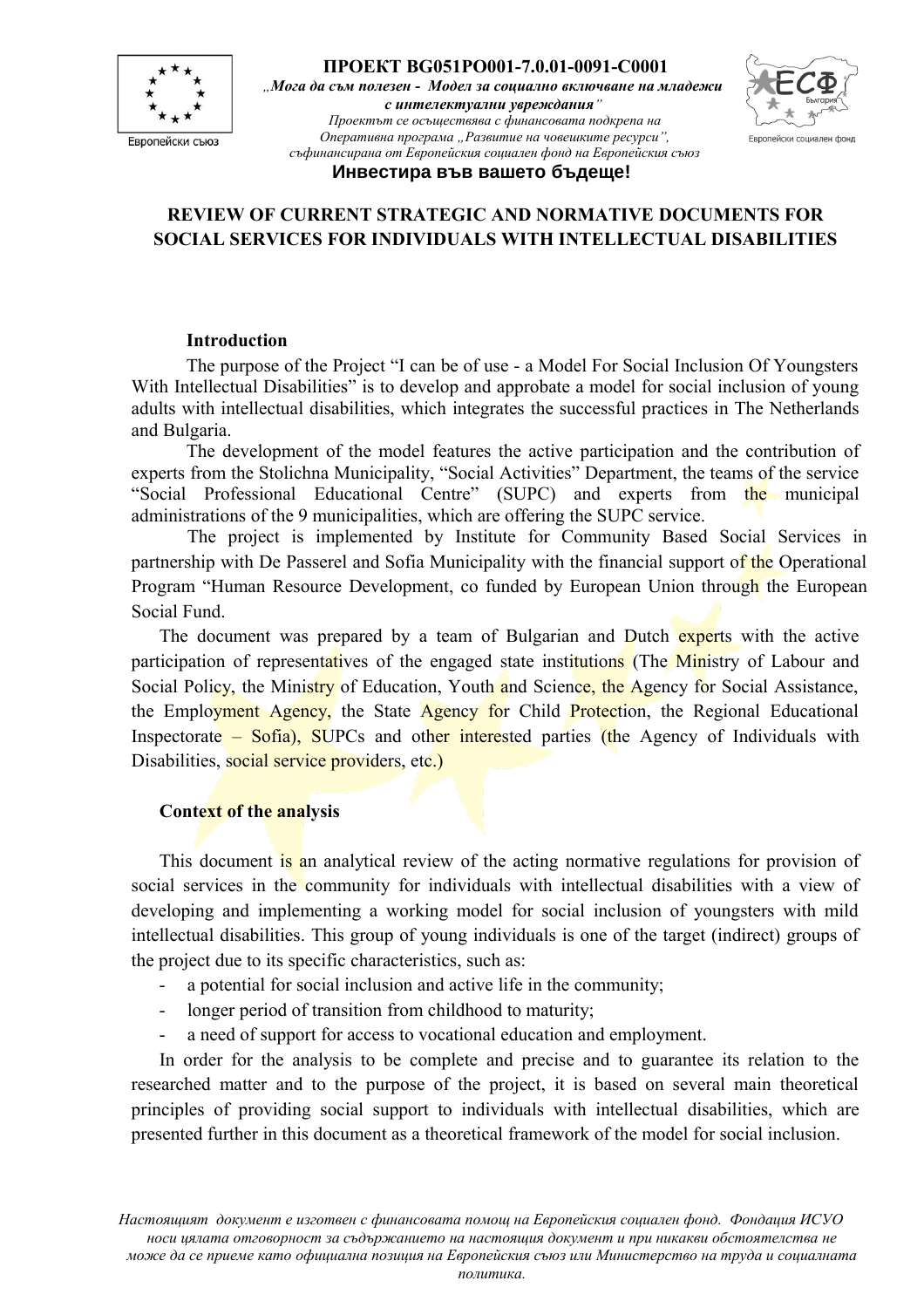

*"Мога да съм полезен - Модел за социално включване на младежи с интелектуални увреждания"*

*Проектът се осъществява с финансовата подкрепа на Оперативна програма "Развитие на човешките ресурси", съфинансирана от Европейския социален фонд на Европейския съюз*



**Инвестира във вашето бъдеще!**

#### **Method of the analysis**

The analysis took place in several consecutive steps, as follows:

- 1. Preparation of a theoretical framework of the model for social inclusion and determining the purpose and parameters of the research;
- 2. Determining the components of the analysis;
- 3. Reviewing the strategic documents at a national and regional level and drawing of referent observations;
- 4. Coordination and specification of the conclusions and deductions with representatives of the interested parties:
- SUPCs in the country;
- Local authorities;
- The Ministry of Labour and Social Policy;
- The Agency of Social Assistance;
- The Employment Agency;
- The Agency for Individuals with Disabilities;
- The Ministry of Education, Youth, and Science;
- The Regional Inspectorate.
- 5. Preparation of final document summarizing the analysis.

## **I. Theoretical framework of the Model for Social Inclusion of Young Adults with Mild Intellectual Disabilities**

The Theoretical framework includes a description of the objective needs of support and services, the requirements towards social support and the principles of its effective and efficacious provision according to the European principles and standards for social work and the Dutch experience and practice.

The theoretical framework is to give the framework for the implementation of the project for social inclusion of persons with intellectual disabilities. It is going to be a foundation for the main activities under the project like – analysis of the legislative framework, social practices, services provision etc.

The theoretical model has the main purpose to orient the work on the model for social inclusion to the real starting point – the needs of people with mild intellectual disabilities in the period of transformation from the childhood to the maturity.

It is the starting point for describing the main questions for the analysis of the existing system of social services and support and on a later stage for the development of the Model of social inclusion.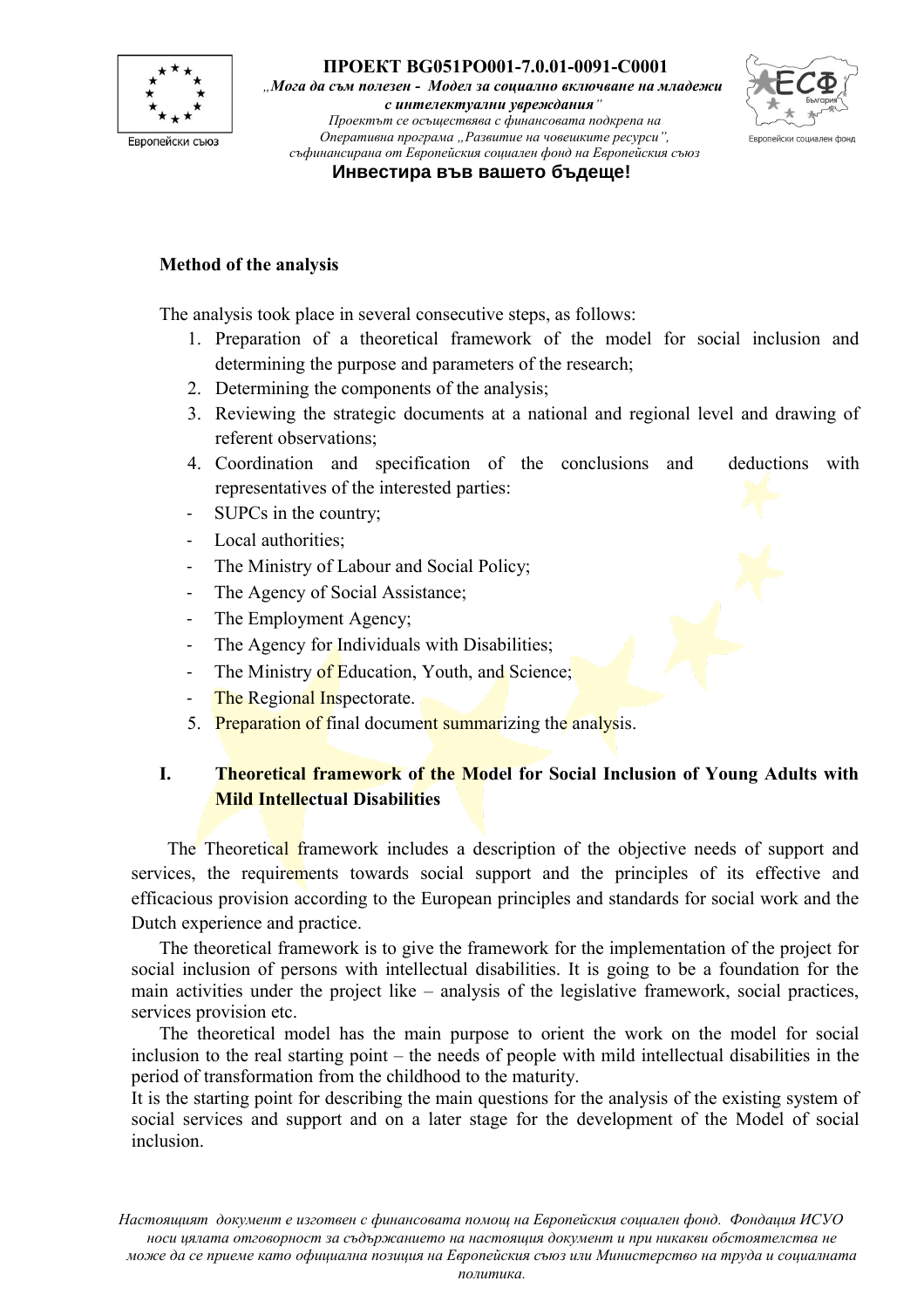



#### **Инвестира във вашето бъдеще!**

The Theoretical framework of the Model for Social Inclusion of Young Adults with Mild Intellectual Disability includes description of the starting point of the project, the needs of the target group, the requirements and the principles of effective and efficient provision of social services for persons with intellectual disabilities based on the European standards and Dutch experience.

## **1. Starting point for the project**

The main question which has to be answered by the project is:

**How to organize the social support for the persons with mild intellectual disabilities in the period of transformation between the childhood and maturity on a way which leads to their maximum possible inclusion in the society?** 

**Position in Bulgarian context the question has to be observed in consideration with the existing social services – SUPC (Social Professional Educational Center) and Transition accommodation.**

**The main focus of the project:**

- Persons with MILD intellectual disabilities;
- Transition from childhood to maturity;
- Support oriented in development of independency and maximum possible inclusion in society.

#### **2. Social inclusion of persons with disabilities**

The social inclusion is the main goal for the project with focus on the young adults with mild intellectual disabilities.

The concept for social inclusion is adopted by the European Union as leading concept for ensuring the wellbeing and prosperity of the citizens of the country members. The social inclusion is understood as secured by the state full citizenship of the persons with disabilities, respect of their rights and full social participation in any sphere of the social life.

It is formulated as one of the goals of the EU strategy for sustainable growth in the next decade - Europe 2020 – Poverty and social inclusion and one of the key changes formulated there is "to promote the **active inclusion** in society and the labour market of the most vulnerable groups".

Social inclusion has specific meaning in consideration of the specifics of the persons with disabilities. In Bulgarian context it is also relevant to the still present institutionalized care and support for children and adults who as result of that suffer from social exclusion.

The current project is focused on one aspect of social inclusion in relation to the need of children with mild intellectual disabilities to be supported for their growth to maturity on a way which makes sustainable their participation in society – responsible and contributing to the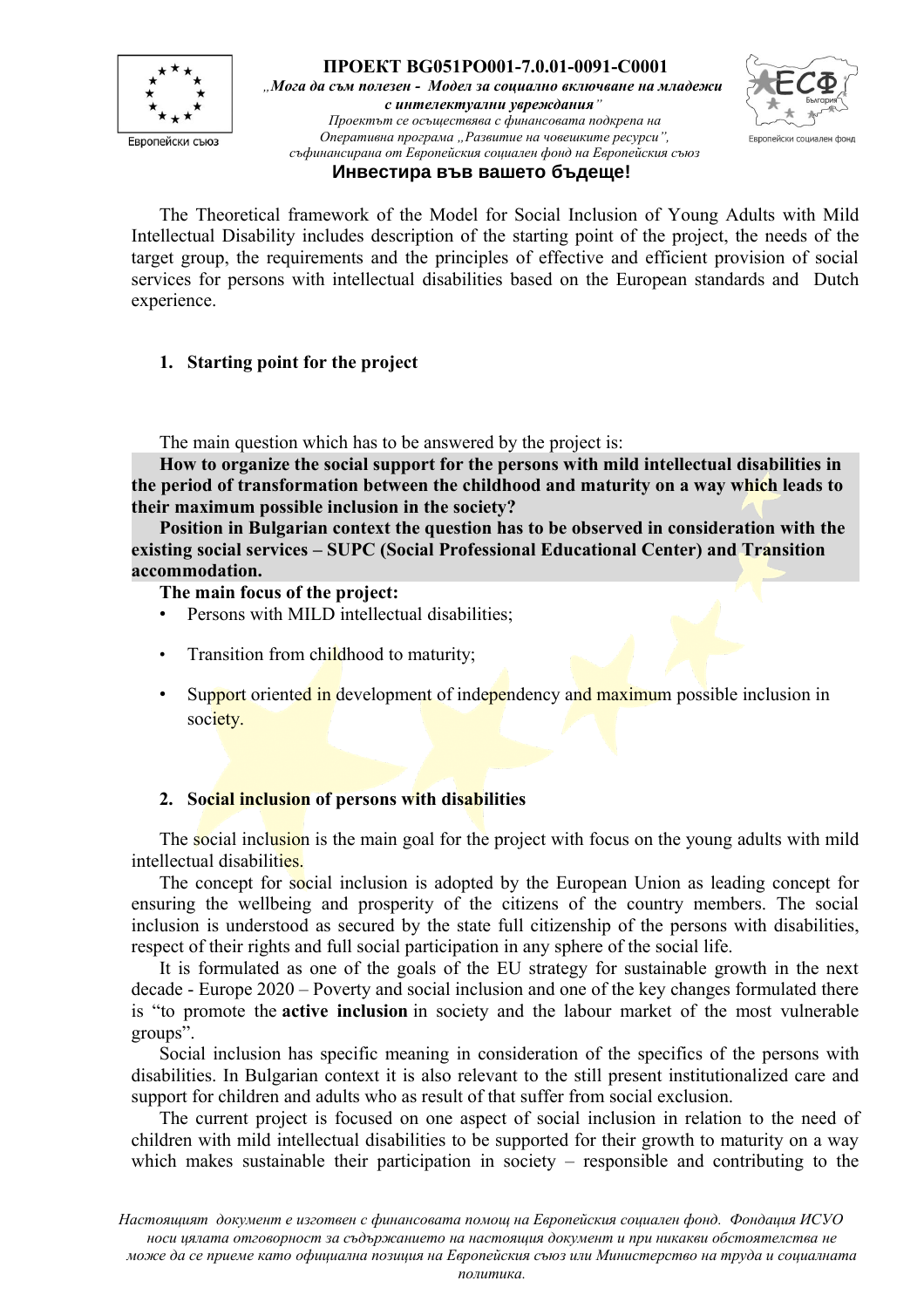

*"Мога да съм полезен - Модел за социално включване на младежи с интелектуални увреждания"*

*Проектът се осъществява с финансовата подкрепа на Оперативна програма "Развитие на човешките ресурси", съфинансирана от Европейския социален фонд на Европейския съюз*



#### **Инвестира във вашето бъдеще!**

common welfare together with the possibility to fulfill all their citizen rights and to get use of the social benefits.

Related to the support which is needed social inclusion is achievable by a combination of measures which cover all the specific needs of persons with mild intellectual disabilities in the three domains:

**1 st Graphics: Main domain for Social inclusion of persons with mild intellectual disability**



#### **3. Description of the target group**

The project target group is persons with mild intellectual disability in the period of transformation from childhood to maturity.

## 3.1.**Description of intellectual disability and its degree[1](#page-3-0)**

The World Health Organization defines the intellectual disability and 4 different levels of disability according to the cognitive functions of the person.

#### *Definition of intellectual disability according the WHO[2](#page-3-1) :*

A condition of arrested or incomplete development of the mind, which is especially characterized by impairment of skills manifested during the developmental period, skills which contribute to the overall level of intelligence, i.e. cognitive, language, motor, and social abilities. Retardation can occur with or without any other mental or physical condition.

<span id="page-3-0"></span> $^1$  The chapter is elaborated based on the Dynamic Blueprint of Social Services for Persons with Intellectual Disabilities, issues within MATRA funded project – BALIZ life with dignity for persons with intellectual disabilities, 2010.

<span id="page-3-1"></span> $2$  World Health Organization, 10<sup>th</sup> Revisoin of the Internatinal statistical classification of diseases and health-related problems, International classfication of diseases (ICD-10) Chapter 5 – Mental and Behavioural Disorders, Mental retardation (F70). [www.who.int/classifications.](http://www.who.int/classifications)

*Настоящият документ е изготвен с финансовата помощ на Европейския социален фонд. Фондация ИСУО носи цялата отговорност за съдържанието на настоящия документ и при никакви обстоятелства не може да се приеме като официална позиция на Европейския съюз или Министерство на труда и социалната*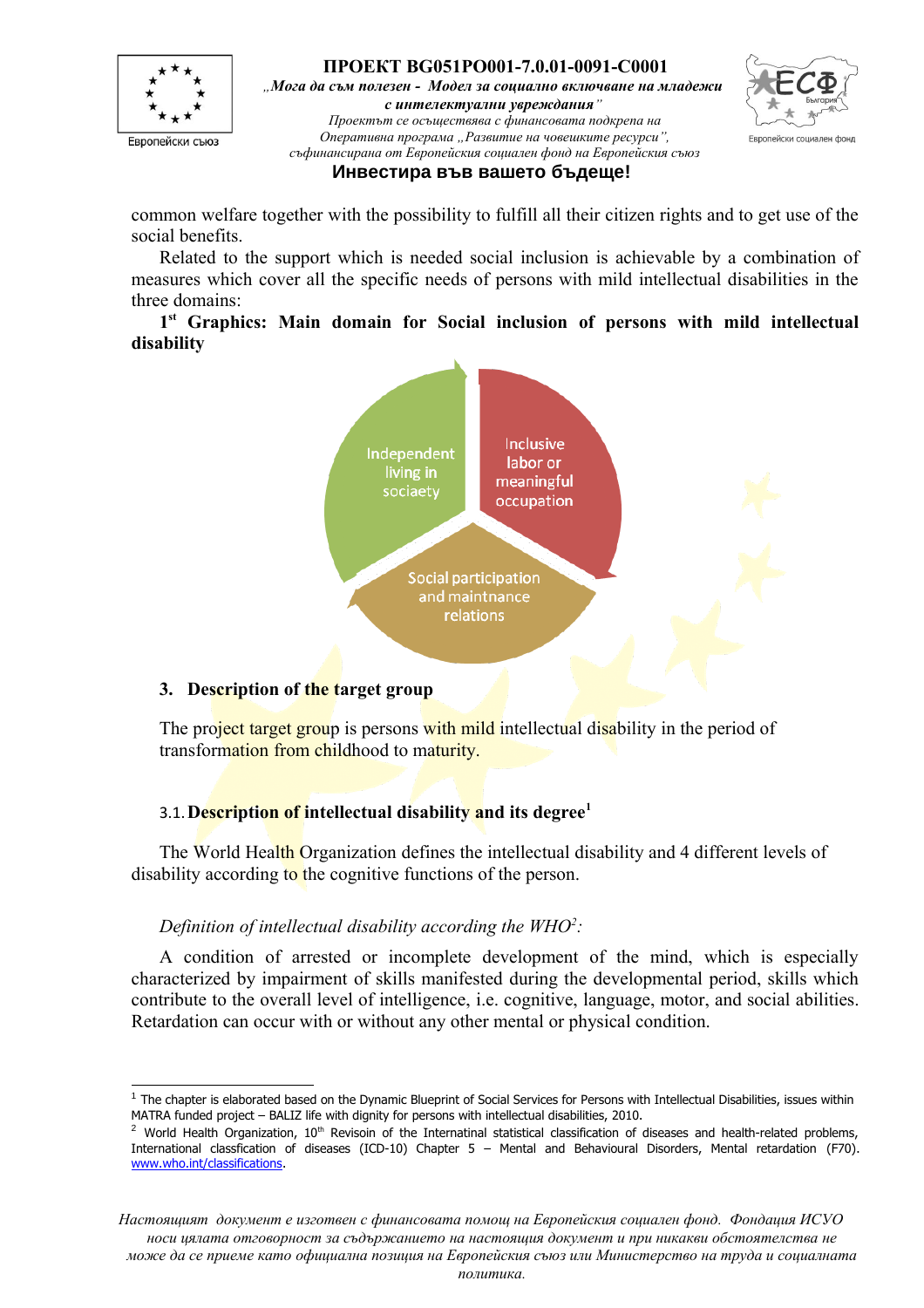

*"Мога да съм полезен - Модел за социално включване на младежи с интелектуални увреждания"*



*Проектът се осъществява с финансовата подкрепа на Оперативна програма "Развитие на човешките ресурси", съфинансирана от Европейския социален фонд на Европейския съюз*

#### **Инвестира във вашето бъдеще!**

The World Health Organization defines the intellectual disability according to the individual results of the IQ test the following categories: mild, moderate, severe and profound. They are described in detail in *Classification of Mental and Behavioural Disorders*, *Diagnostic Criteria for Research, ICD-10.*

## **Table 1. Levels of Intellectual Disability according to WHO Mild intellectual disability (IQ[3](#page-4-0) between 50-69)[4](#page-4-1)**

70 % of mental handicap cases fall within this category;

Discovery is often late; Likely to result in some learning difficulties at school

Many adults will be able to work and maintain good social relationships and contribute to society.

**Moderate intellectual disability (IQ between 35-49)[5](#page-4-2)**

Likely to result in marked developmental delays in childhood;

Most can learn to develop some degree of independence in self-care and acquire adequate communication and academic skills;

Adults will need varying degrees of support to live and work in the community.

**Severe intellectual disability (IQ between 21-34)[6](#page-4-3)**

Retardation in development from early childhood;

Limitation in speech and communication make diagnosis difficult and dependent on information provided by people who are not familiar enough with person;

Limitation in mobility and self-care;

Likely to result in continuous need of support.

**Profound intellectual disability (IQ below < 20)[7](#page-4-4)**

Often severe physical handicaps;

Often sensory handicaps

Results in severe limitation in self-care, communication and mobility;

Likely to result in continuous need of support.

Intellectual disability may result from physical, genetic and/or social factors. In over 50% of the cases of intellectual disability manifestation the concrete reasons for it cannot be determined for sure.

When determining and evaluating the intellectual disabilities the professionals should bear in mind the additional factors, among which: the social environment that is typical for the individual, the richness of the language and the cultural difference through which individuals communicate, act or behave.

The intellectual abilities and social adaptation may change in time and a given condition may improve as a result of training and rehabilitation. The diagnostics accounts for the current level of functioning.

<span id="page-4-0"></span><sup>3</sup> Intelligence quotient

<span id="page-4-1"></span><sup>4</sup> ICD-10, F70

<span id="page-4-2"></span><sup>5</sup> ICD-10, F71

<span id="page-4-3"></span> $6$ ICD-10, F72

<span id="page-4-4"></span> $7$ ICD-10, F73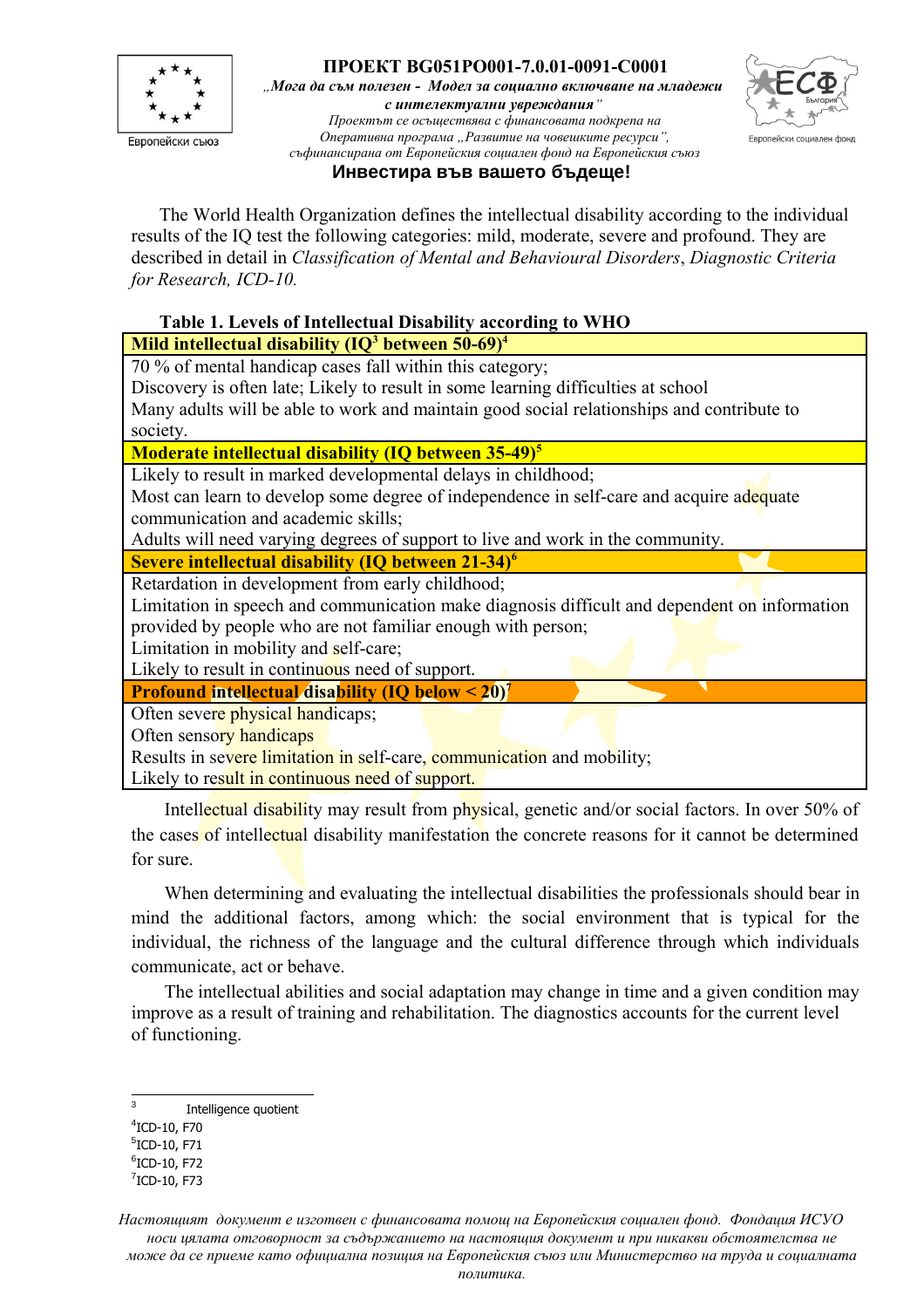



## **Инвестира във вашето бъдеще!**

## **3.2. Specifics of the persons with mild intellectual disability**

The official documents of WHO already declare that the largest group of persons with limitations in cognitive and adaptive behavior is the group of those with mild intellectual disability. According to the official statistics<sup>[8](#page-5-0)</sup> the number of persons in a country with intellectual disabilities is 0,63 % from the general population of the country.

For Bulgaria that statistic percentage is 46 396 applied to the results from the *Population and Housing Census in the Republic of Bulgaria in 2011[9](#page-5-1)* . The persons with mild intellectual disability are 50 % from the total number of intellectually disabled persons and for Bulgaria their number is 23 198.

| Persons with ID in Bulgaria      | $%$ from the<br>population | Number of $people^{10}$ |
|----------------------------------|----------------------------|-------------------------|
| Persons with ID                  | 0,63%                      | 46 3 96                 |
| Persons with MILD                | 0,315%                     | 23 198                  |
| Persons with MODERATE            | $0.22\%$                   | 16 202                  |
| Persons with SEVERE and PROFOUND | $0,095\%$                  | 6996                    |

#### **Table 2 Number of persons with mild intellectual disabilities in Bulgaria**

The persons with mild intellectual disability as the biggest group from the persons with ID are characterized with only some limitations of their cognitive and adaptive behavior. Compared to the persons without intellectual difficulties they are not too much different and very often their disability remains hidden. The problems with cognitive abilities can be easily overcome with good training and up bringing which is focused on their adaptive abilities and with this they can be easily included in the normal social life by being absolutely able to perform most of the functions in household and self care, to perform their job duties. In a simple, familiar situation they can function independently without external support.

Despite this the ongoing increase of complexity of the social relations, social structures and systems and the administrative requirements for all citizens make the life in society vey complex and dynamic and this positions persons with Mild disability in vulnerable position. They need support in their psycho-social functioning.

## **3.3. Specifics of the target group related to the development**

The project target group includes persons with ID who are:

- With their own families. These children are raised in a family.
- Raised in specialized institutions or educated in special schools which offer a combination between education and shelter and de facto function as institutions.

Not all persons with MILD intellectual functioning according to the Intellectual Quotient need specialized support. Such persons can learn and absorb abilities for adaptation as result of

<span id="page-5-0"></span><sup>&</sup>lt;sup>8</sup> Statistical tool for planning the capacity of social services for people with intellectual disabilities, De Passerel & BALIZ, 2010.

<span id="page-5-1"></span><sup>9</sup> National statistical institute, http://www.nsi.bg/census2011/

<span id="page-5-2"></span> $10$  Counted based on the official registered number of population of 7 364 570.

*Настоящият документ е изготвен с финансовата помощ на Европейския социален фонд. Фондация ИСУО носи цялата отговорност за съдържанието на настоящия документ и при никакви обстоятелства не може да се приеме като официална позиция на Европейския съюз или Министерство на труда и социалната*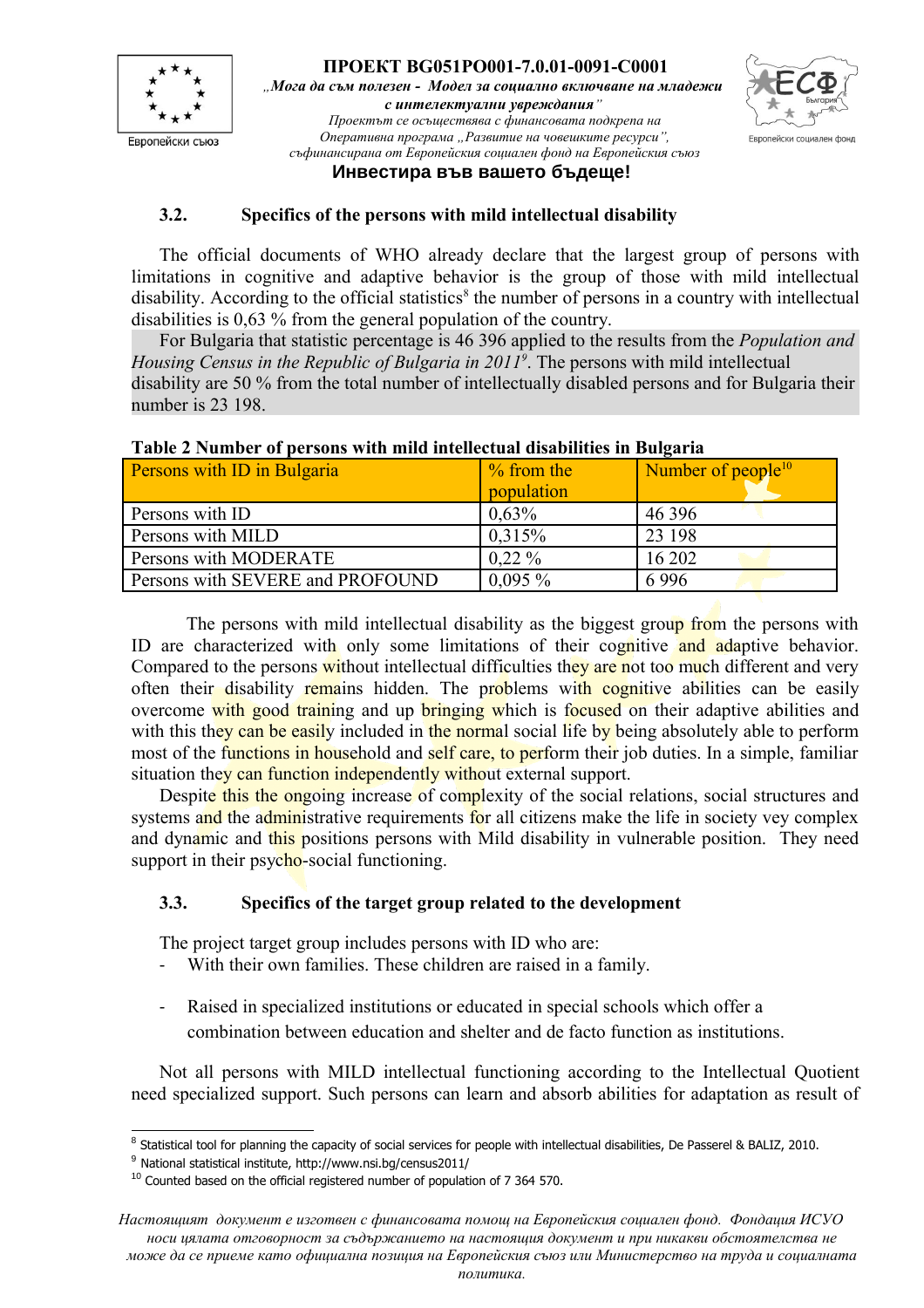



#### **Инвестира във вашето бъдеще!**

good education, upbringing and support by their family that social network. As result many of them just manage parity independently.

At the same time when proper upbringing is not present in the early childhood and even some developmental stages are not passed in the relevant live periods the delay in the development makes persons even more limited in their cognitive and adaptive functioning compared with what is the general norm for their level of functioning. This is especially relevant for persons who are raised in institutions. The institutional care leads to adsorption of the limitations and also to the development of "strange" behavior as result of the strange and not supportive context in the institutions. As result of it persons who are raised in specialized institutions are with less adaptive abilities and with deeper problems then other people with the same level of intellectual functioning (IQ results) who are raised in normal family situation.

#### **Matrix for assessment of the vulnerable position of the persons with MILD ID**

| <b>Opportunities</b><br>for integration for persons with MILD ID | <b>Treats</b><br>for the integration of the persons with<br><b>MILD ID</b> |
|------------------------------------------------------------------|----------------------------------------------------------------------------|
| Not visible disability;                                          | Complex society and social relations                                       |
| Able to read, write and communicate                              | Flexible and changeable context and<br>÷                                   |
| verbally (is most of the cases)                                  | social relations                                                           |
| Intellectual functioning close to the                            | Lack of sustainable social relations and<br>$\equiv$                       |
| "normal"                                                         | support                                                                    |
| Upbringing can develop adaptive                                  | Not "visible" disability – makes other to<br>٠                             |
| behavior which balance the low IQ;                               | relate to them as persons with full                                        |
| No physical disability (in most of the                           | intellectual capabilities.                                                 |
| cases)                                                           | Somatic diseases                                                           |
|                                                                  |                                                                            |

## **Summary about People with MILD Intellectual Disability**

- $\checkmark$  The biggest group from the persons with ID
- $\checkmark$  Some limitations of their cognitive and adaptive behavior
- $\checkmark$  Very often their disability remains hidden
- $\checkmark$  The problems with cognitive abilities can be easily overcome with training and up bringing focused on their adaptive abilities
- $\checkmark$  They are absolutely able to perform most of the functions in household and self care, to perform their job duties.
- $\checkmark$  They can function independently without external support in a simple, familiar situation
- $\checkmark$  Often compensatory behaviours
- $\checkmark$  Very impressionable

#### **3.4. Life approach**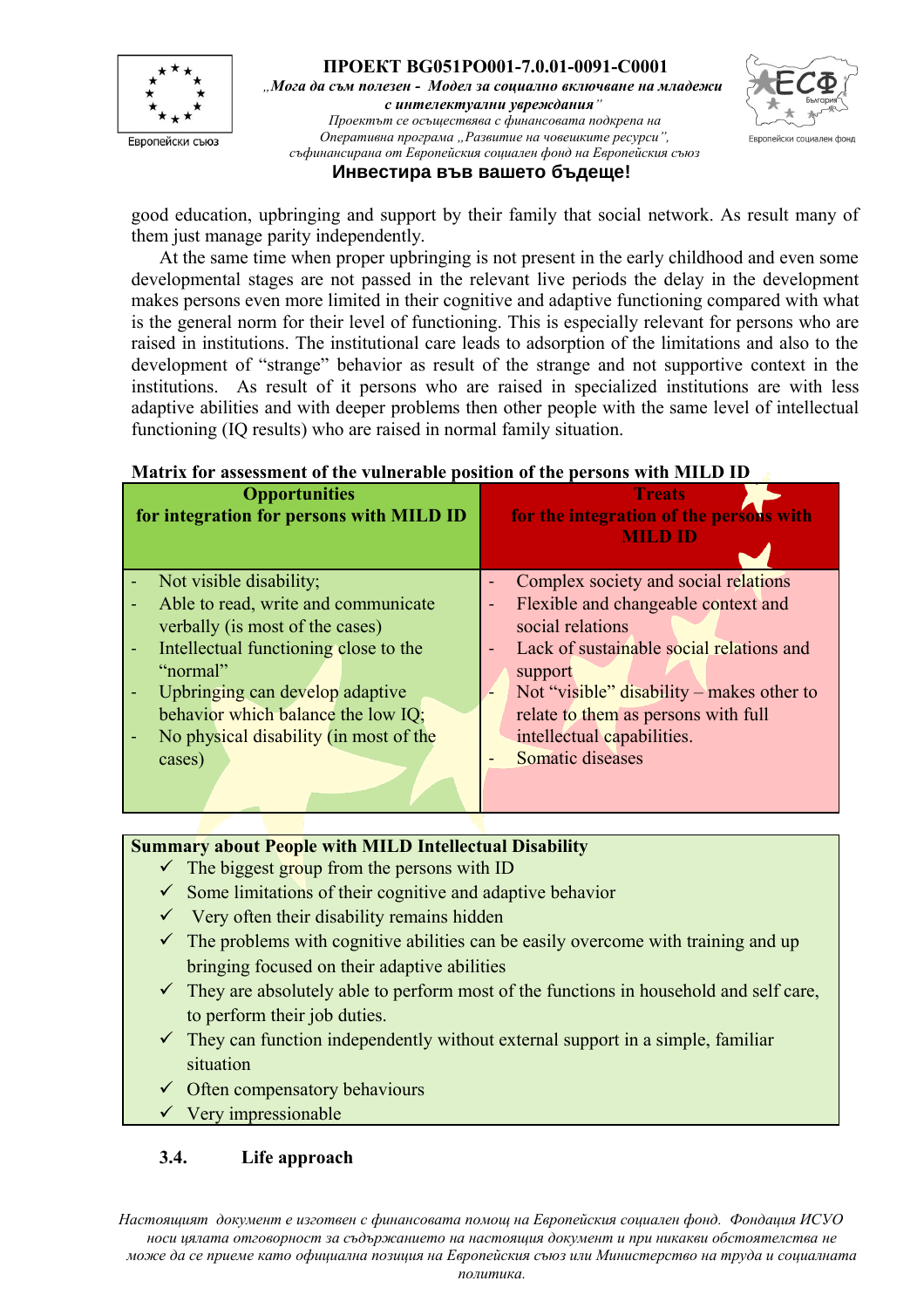



#### **Инвестира във вашето бъдеще!**

Project is oriented in a very specific segment of the life cycle of persons with MILD intellectual disabilities – the transformation period from the childhood to maturity. For children who function in norm this period is between 16 and 25. For children with MILD ID this period is longer – at first it starts later (between 16 and 18) and ends at about age of 29.

## **3.4.1. Period specifics**

The main change for that period of the life of the humans is the development of the abilities for independent life. For some persons who due to the fact of a disability in most of the cases will never reach full independence it is a period crucial for their social inclusion. If in that period they are supported to develop as much as possible skills and abilities in independent living, to develop the appropriate supportive network and appropriate working habits and vocational profile – they can have pretty good independent and included live in society with less possible (or even without) support.

#### **3.4.2. Period phases**

The period of transformation form childhood to maturity passes 3 main phases. They respond to the development of the child in adult and provide information to the level of development and achievements.

## *The first phase is the phase of Starting situation.*

The starting situation is a situation when the child is a child and just starts to develop abilities which are going to be needed and in use in his / her adult life.

## *The second phase is the phase of ESTABLISHING*

This stage is characterized by the settle of the skills and attitudes in the transition period. This is also a period of intensive learning of new skills and their practice.

#### *The third phase is the phase of SECURING*

In this stage the new skills are becoming sustainable. This is the period of internalization of skills, abilities and attitudes which makes them "habit" like.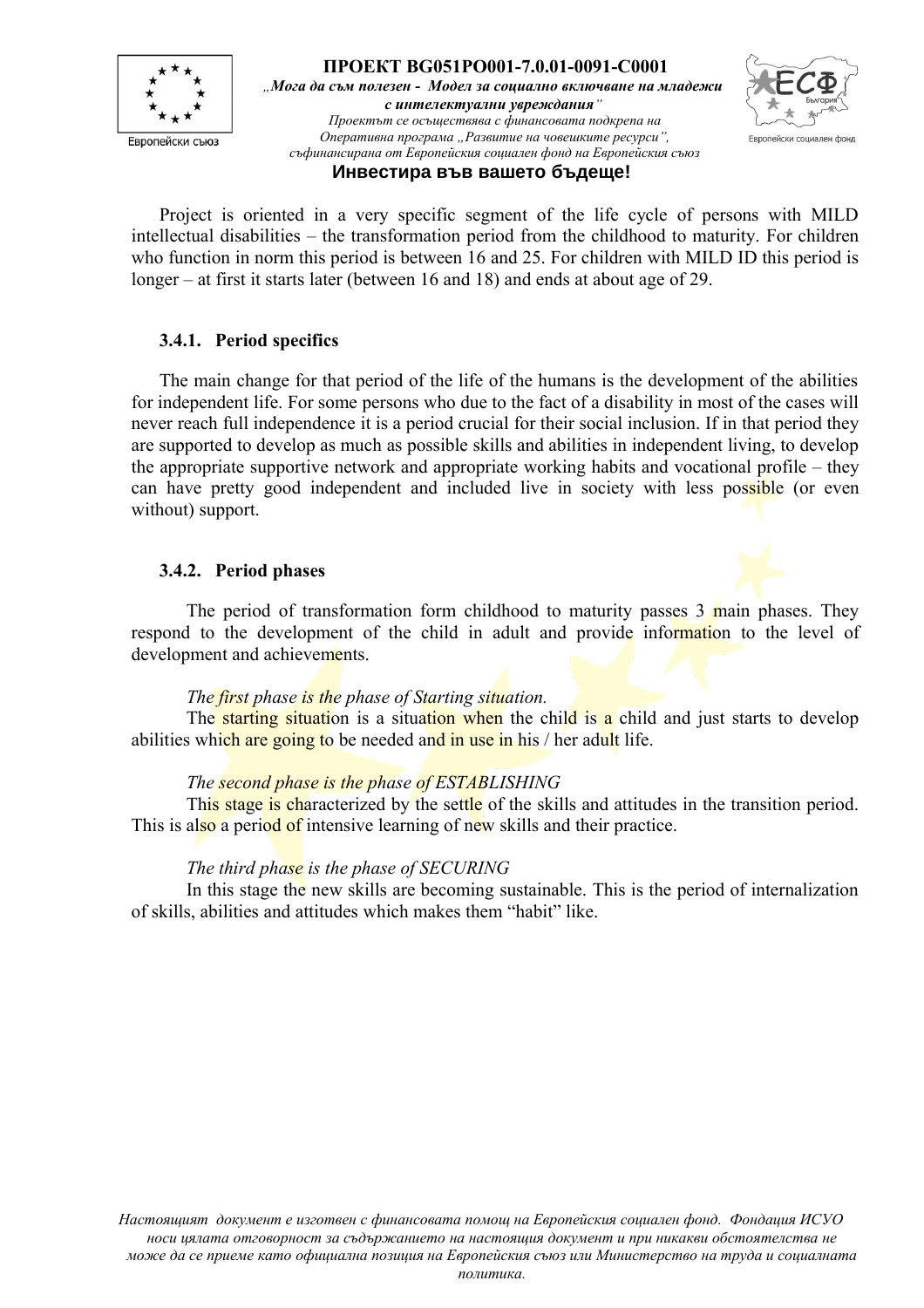

 $27 - 29$ 

#### **4. Needs assessment for persons with intellectual disabilities**

Children with MILD Intellectual Disability / Young adult

23-25

 $16 - 18$ 

The classifications of WHO: ICD -10 and ICF (International Classification of Functioning, Disability and Health) are the general starting point for the assessment of the needs of persons with intellectual disabilities for support for their social inclusion and independent live.

Based on them the functioning is observed in the perspective of diagnose, personality and the environment where the persons functions. There are many additional factors that influence the personal ability to live more independently. Some of those factors were mentioned above – institutionalization, proper upbringing, supportive network, complex social situations etc. Sometimes there are present additional disabilities or diseases that also influence on one or another way the integration of that person.

The assessment the need of support of any particular persons observes 1) the functioning of the person, 2) the presence or absence of other disabilities, disorders or health problems and 3) the social context of that person.<sup>[11](#page-8-0)</sup>

| <b>Assessment topics</b> |                       | <b>Short description</b>                                                         |
|--------------------------|-----------------------|----------------------------------------------------------------------------------|
| Functioning assessment   | Moving functions      | to make any movements, to<br>walk, to sit, stand etc.                            |
|                          | Self-serving          | To perform all the necessary<br>care for the body and for the life               |
|                          | House hold activities | To take care for the house, to<br>prepare food, to take care for<br>laundry etc. |
|                          | Social functions      | To organize its independent life<br>$-$ t take decisions, to organize            |

|  |  |  |  |  | Table 2. Assessment topics for the need of care of persons with disabilities |
|--|--|--|--|--|------------------------------------------------------------------------------|
|--|--|--|--|--|------------------------------------------------------------------------------|

<span id="page-8-0"></span> $11$  The Assessment proposed is based on the theoretical model for assessment of the International Classification of Functioning, Disability and Health (WHO)and the elaborated questionnaire for needs of social support assessment with the project MPAP – From planning to effective provision of community based social services for persons with intellectual disabilities.

*Настоящият документ е изготвен с финансовата помощ на Европейския социален фонд. Фондация ИСУО носи цялата отговорност за съдържанието на настоящия документ и при никакви обстоятелства не може да се приеме като официална позиция на Европейския съюз или Министерство на труда и социалната*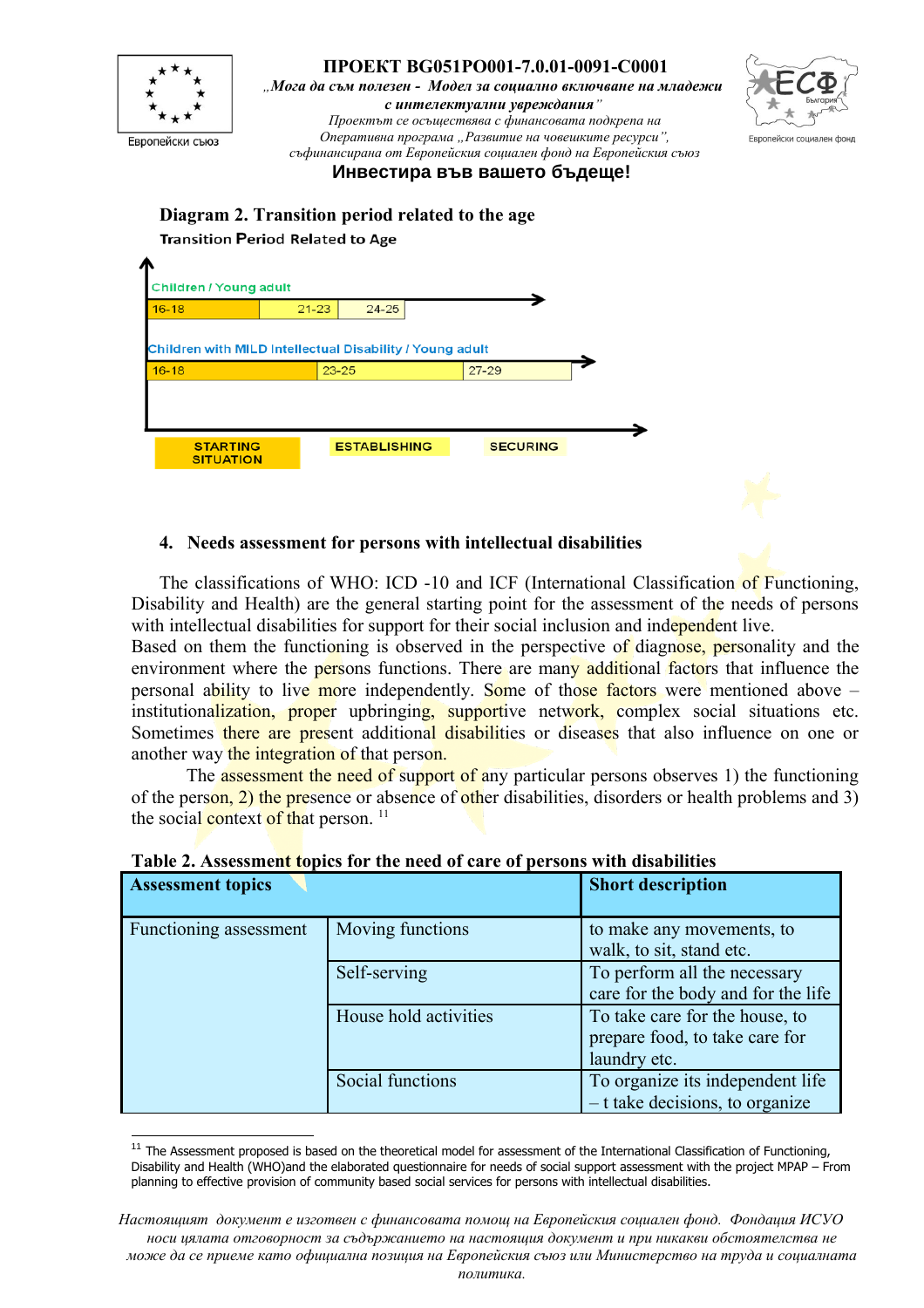

*"Мога да съм полезен - Модел за социално включване на младежи с интелектуални увреждания"*



*Проектът се осъществява с финансовата подкрепа на Оперативна програма "Развитие на човешките ресурси", съфинансирана от Европейския социален фонд на Европейския съюз*

#### **Инвестира във вашето бъдеще!**

|                                      |                            | the daily structure, to maintain<br>administrative and financial<br>issues etc                         |
|--------------------------------------|----------------------------|--------------------------------------------------------------------------------------------------------|
|                                      | Social relations functions | To enter in relations, to keep<br>relations, to participate in social<br>life etc.                     |
|                                      | Labor performing           | The ability to perform<br>structured work, to fulfill tasks,<br>to follow the working schedule<br>etc. |
| Other disabilities /<br>difficulties | Other disabilities         | physical, psychiatric, somatic,<br>sensorial                                                           |
|                                      | Medical health problems    | Need of regular specialized<br>paramedical interventions                                               |
|                                      | Behavioral problems        | Presence of behavior which is<br>dangerous or unacceptable for<br>the person of for the others         |
| Social context of the                | Housing conditions         | Personal / parental house                                                                              |
| person                               | Supportive network         | Parents, relatives who support<br>the person                                                           |

#### **5. Social support in the period of transformation**

The social support by definition is complimentary to the mainstream systems and its purpose is to offer support which makes easier the integration in the main systems and the use of the mainstream services. As result the Model for Social Inclusion should refer mainly to the mainstream systems and also to the social support system but with perspective of it's secondarily role.

## **5.1. Functions of social support**

As it was mentioned above the social inclusion is related to three main domains of life – labor and occupation, living and social participation. To be able to have inclusive life persons with ID need support in development of proper abilities in each of these three domains:

- $\circled{2}$  Labor abilities, which lead to possibility to perform labor or supported employment
- $\circled{1}$  Living abilities, for as much as possible independent living.
- $\circled{S}$  Social abilities, for development and maintenance of a personal network.

The support which is oriented in social inclusion has to respect each of the three angles of abilities development and to offer support in balance in each of them.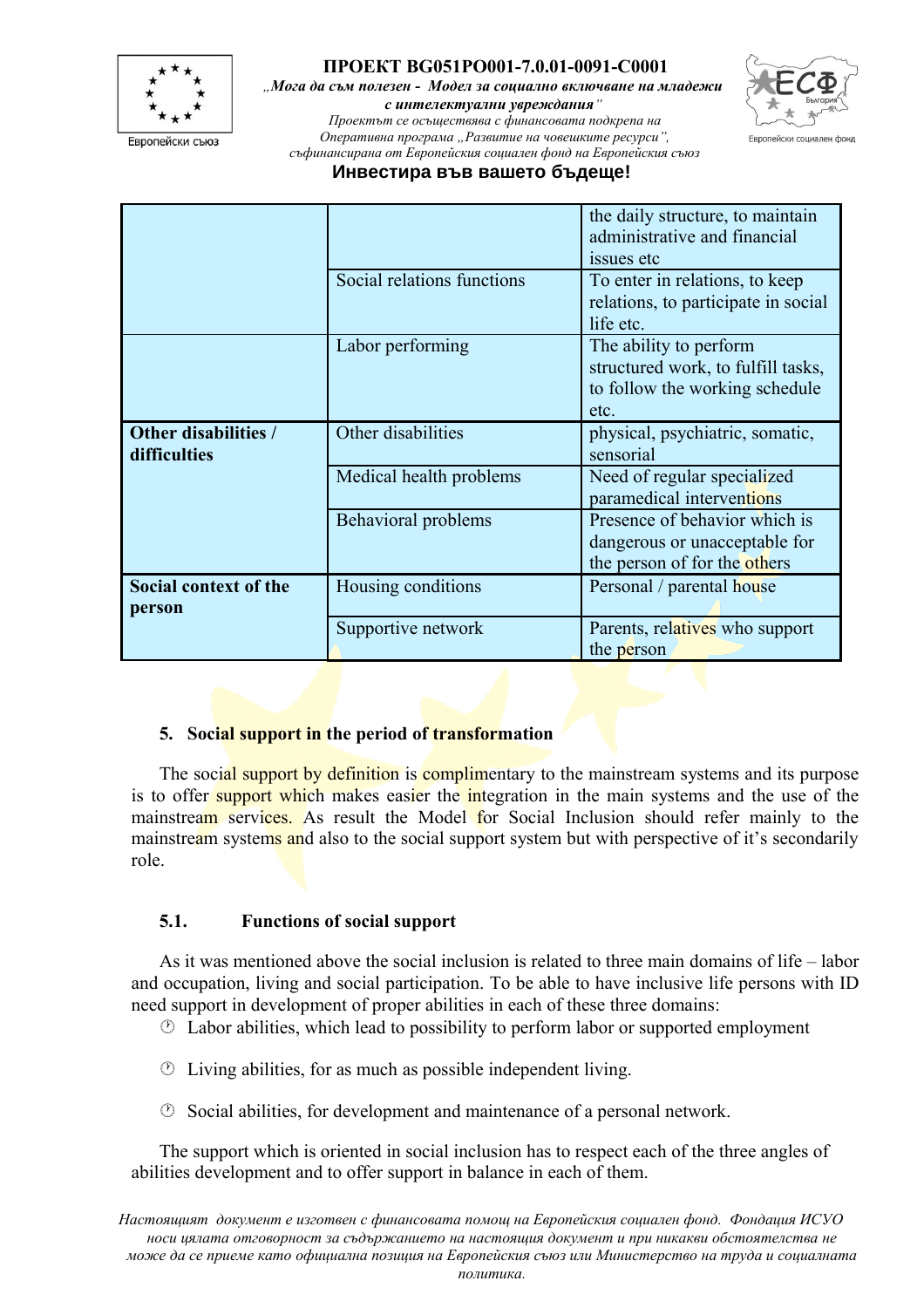

**Diagram 3. Support cycle and development of abilities for social inclusion**



#### **5.2. Intensity of the social support**

Basic principle of the social work is the contingency of the support on the developmental and age stage. This is because the too much support is as bad as too less support. The principle of inclusion requires development of independency. Independency can be developed only with progressive reduce of the intensity of support.

The type of reduce of the intensity of the social support is illustrated in the Diagram 4 bellow.

#### **Diagram 4. Intensity chain**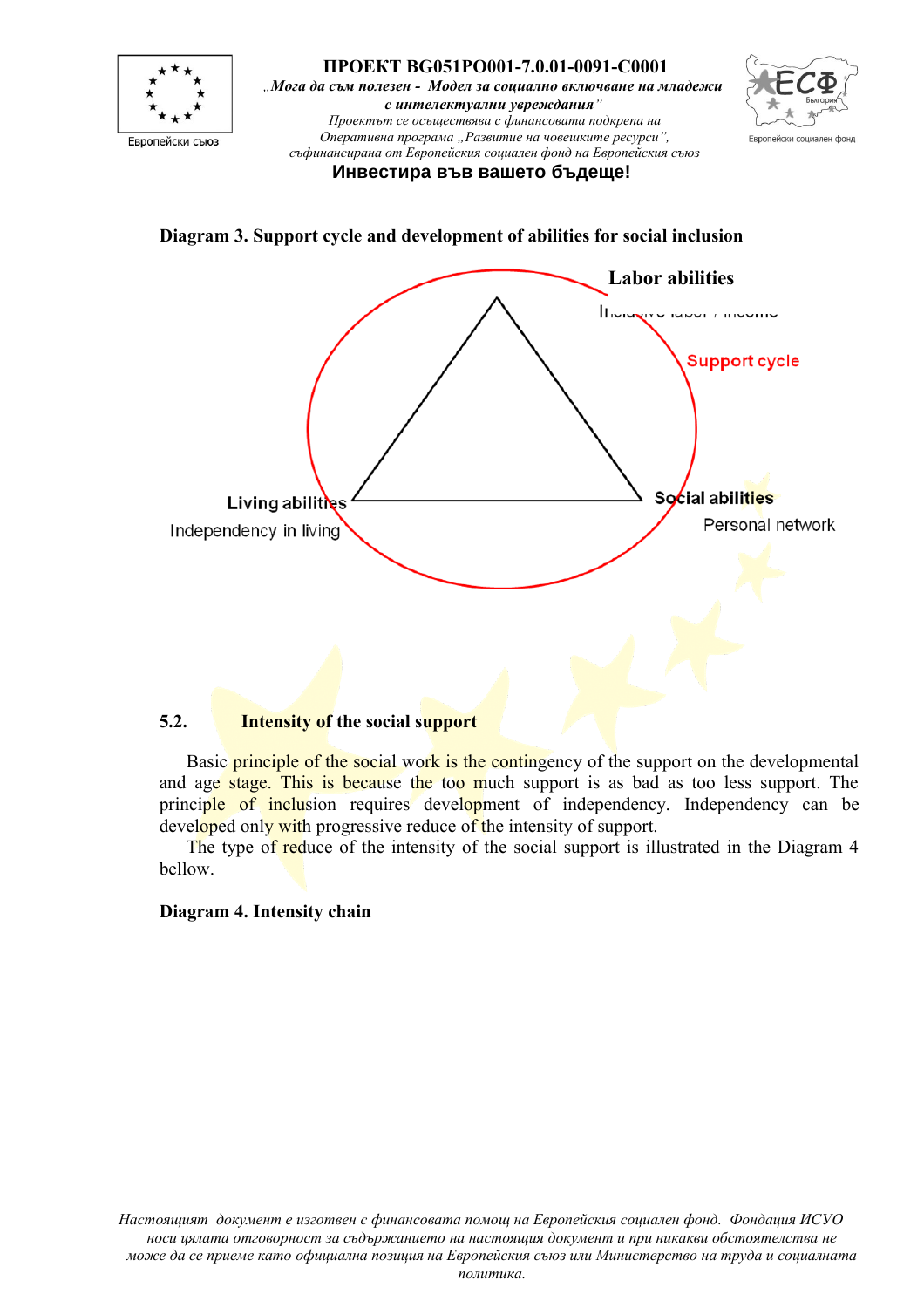

| Measurement of competences | <b>Progress measurement</b> | Final measurement      |
|----------------------------|-----------------------------|------------------------|
| Specific place             | Semi-specific               | Integrated             |
| Target group oriented      | <b>Mixed</b>                | Community              |
| Discovering the abilities  | <b>Training competences</b> | Using competences      |
| Normative support          | Coaching                    | Supporting(ambulatory) |
|                            |                             |                        |

#### **6. Support functions and activities**

The nomination of the support activities needed for the social inclusion of persons with MILD ID is results of the consideration of the development which happens in the period of transformation from childhood to maturity and also with the perspective of support oriented in development of three type of abilities – social, labor and living.

#### **Table 3. Support functions and activities**

| <b>STARTING</b> | <b>ESTABLISHING</b> | <b>SECURING</b> |
|-----------------|---------------------|-----------------|
|                 |                     |                 |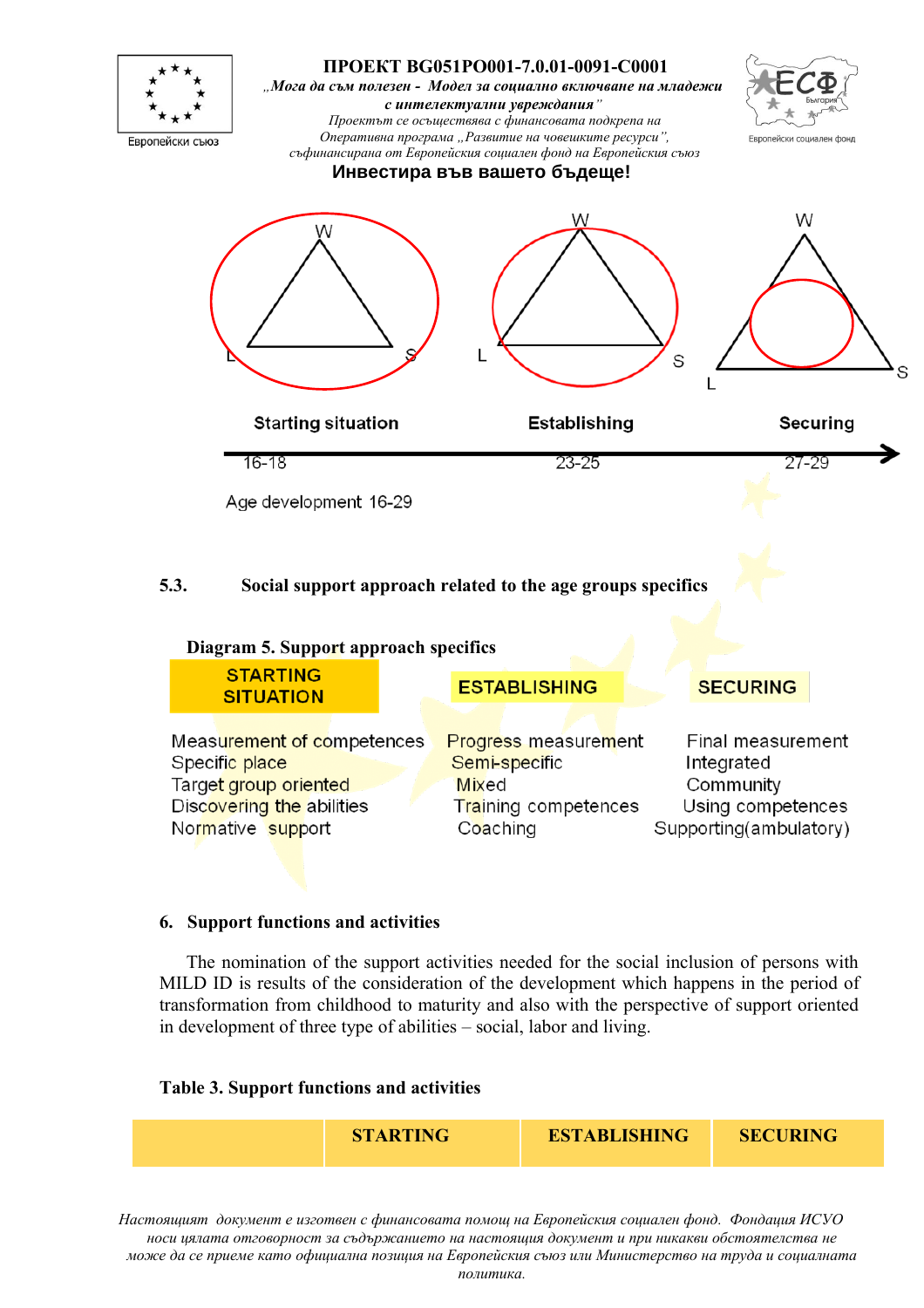

*"Мога да съм полезен - Модел за социално включване на младежи с интелектуални увреждания"*



*Проектът се осъществява с финансовата подкрепа на Оперативна програма "Развитие на човешките ресурси", съфинансирана от Европейския социален фонд на Европейския съюз*

#### **Инвестира във вашето бъдеще!**

|                                                                      | <b>SITUATION</b>                      |                                           |                                            |
|----------------------------------------------------------------------|---------------------------------------|-------------------------------------------|--------------------------------------------|
| <b>WORKING</b><br><b>ABILITIES</b><br>(Inclusion in<br>labor/income) | <b>School</b>                         | <b>Practice</b>                           | <b>Supported</b><br>employment             |
| <b>LIVING</b><br><b>ABILITIES</b><br>(Independency in<br>living)     | <b>Residential care</b>               | <b>Training for</b><br>independent living | <b>Ambulatory</b><br>living support        |
| <b>SOCIAL</b><br><b>ABILITIES</b><br>(Personal<br>network)           | <b>Training in social</b><br>behavior | <b>Building a personal</b><br>network     | <b>Maintaining the</b><br>personal network |

#### **7. Starting point for the analysis**

At first because of the age specifics of the target group the project is going to investigate the functioning of not only social support system. The inclusion concept requires involvement in school age mainly of the educational system and in the age of maturity – the labor support system.

## **Diagram 6. Systems of support in relation to the needs of persons with MILD ID**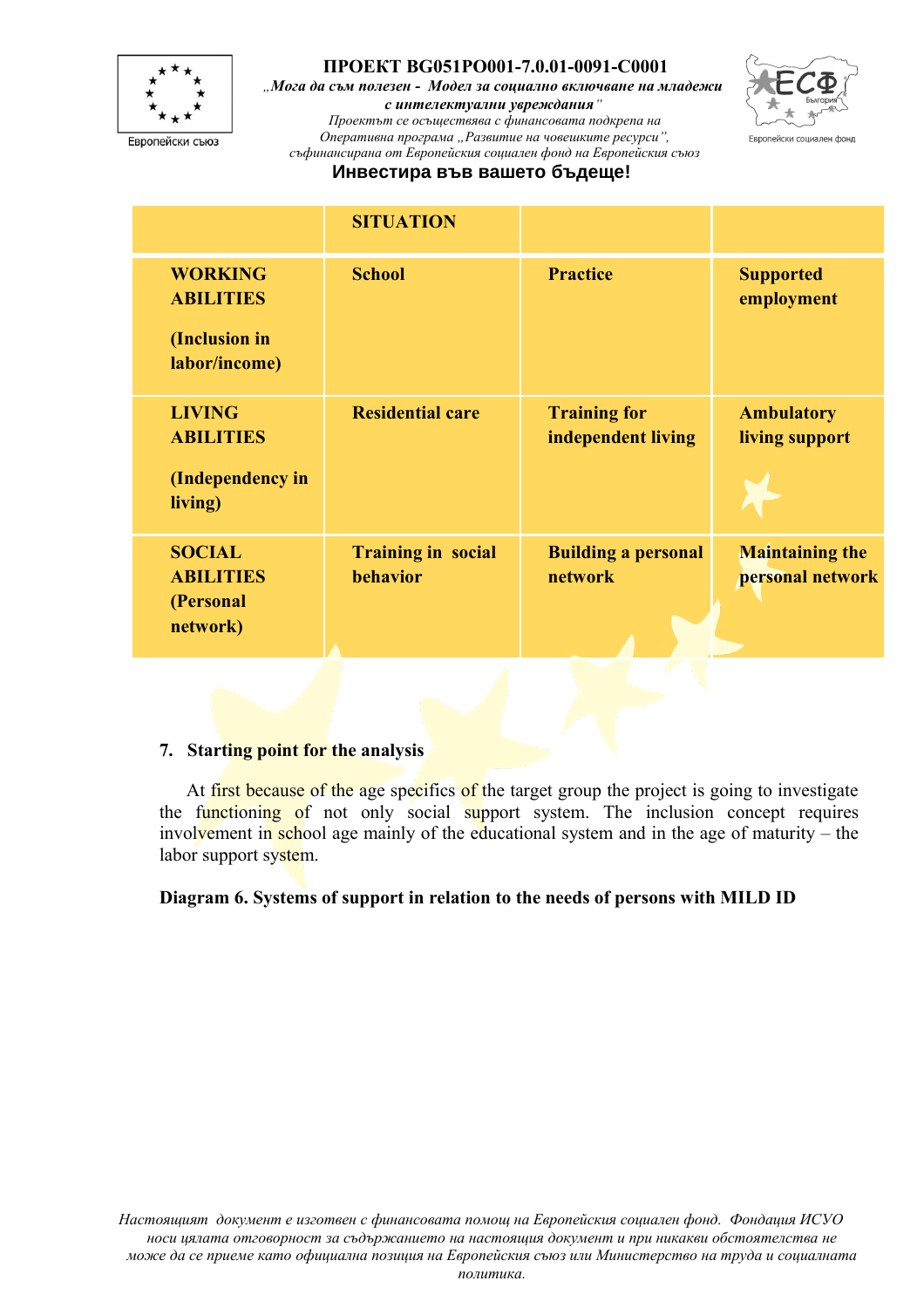

The starting point for the analysis of the normative framework and social practices is the observation of 4 main elements of the provision of social (and not only social) support for persons with ID.

The analysis investigates the present support model (on paper and on practice) analyzing as such and also in relations the elements

- **Needs assessment:** How the needs for support are assessed, how this assessment process is organized, how is performing it, is there any standardized methodology in use about this; hwo and by who is concluded the level of functioning and the support needed; Here are considered the assessment related to the educational system and also to the social system.
- **Access to social support and access to professional education**: how is organized the access, which are the institutions involved,
- **Present support (social and education):** what are the present activities for support, what are the integration possibilities, how are they organized and what needs do they cover;
- **Coordination between the systems**: is there relation between the activities offered by the systems; are the systems coordinated in assessment, access and provision? In what are coordinated, is the support offered supplementary?

## **Diagram 7. Focus of the analysis**

:

*Настоящият документ е изготвен с финансовата помощ на Европейския социален фонд. Фондация ИСУО носи цялата отговорност за съдържанието на настоящия документ и при никакви обстоятелства не може да се приеме като официална позиция на Европейския съюз или Министерство на труда и социалната*

*политика.*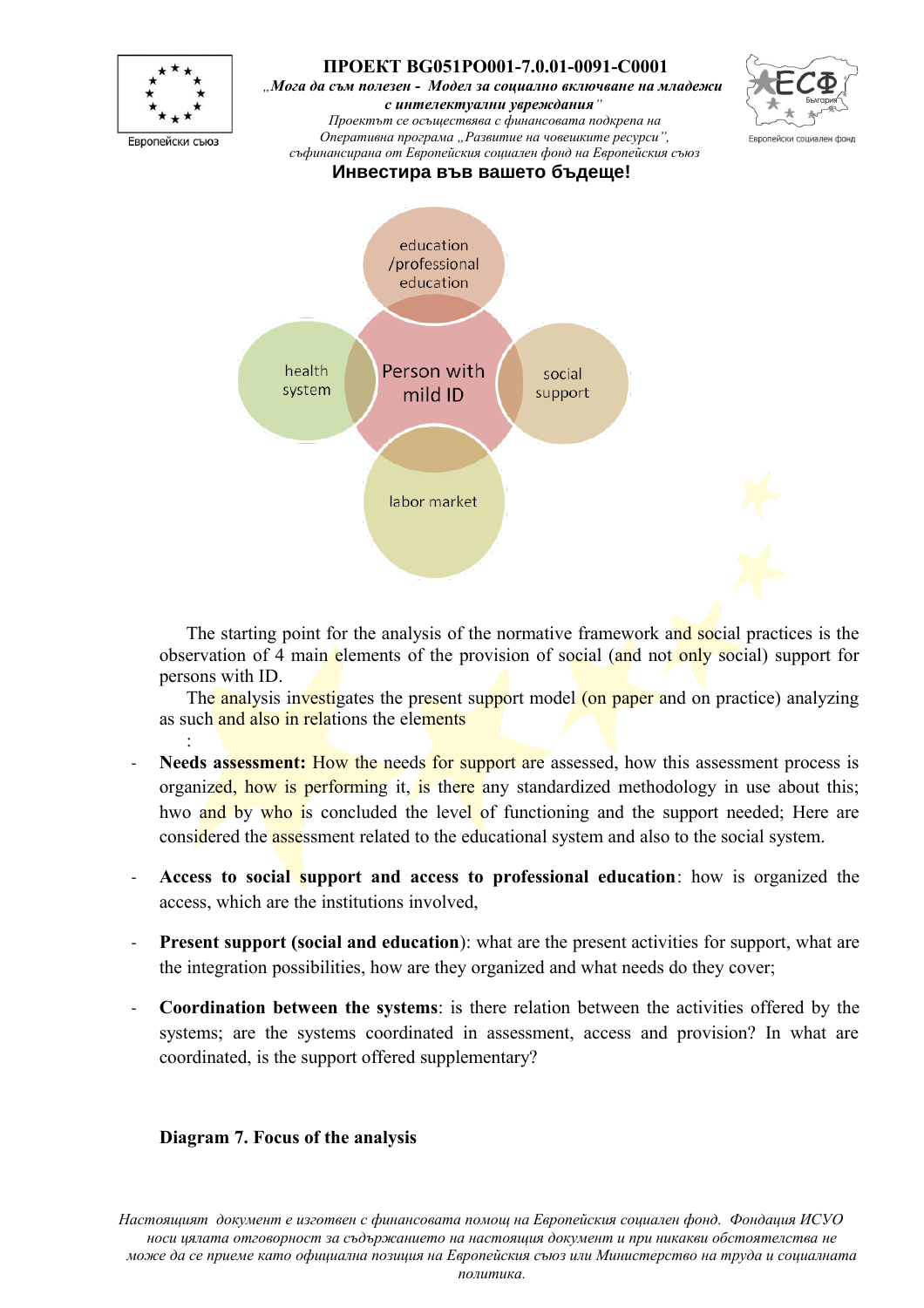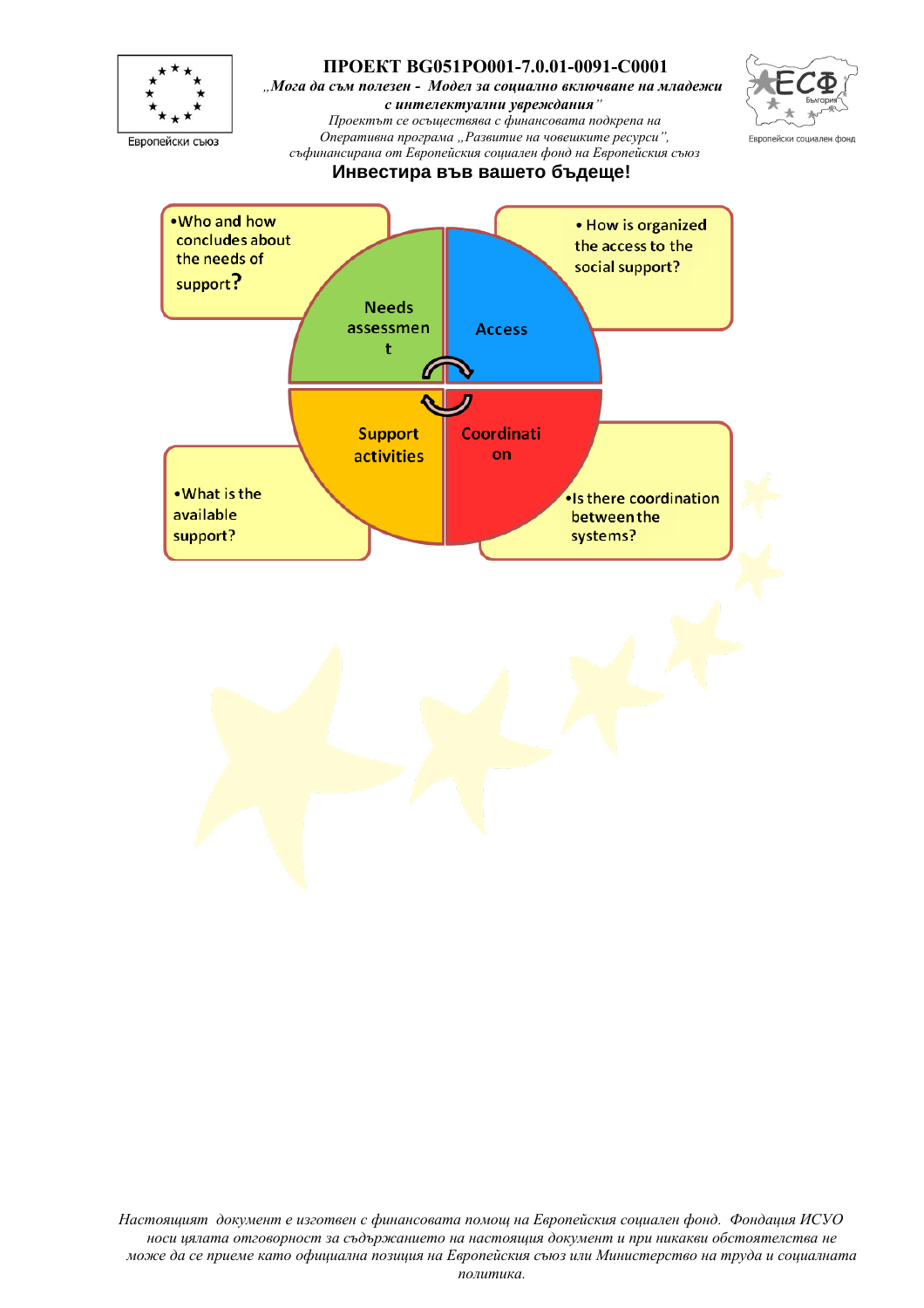



## **II. Analysis of the normative-regulated support for young individuals (children and individuals) with mild intellectual disabilities in Bulgaria**

The analysis includes a review of normative and strategic documents at a national level, subnormative acts, ordinances, and directions, and also municipal and regional strategies and action plans, related to social inclusion and support of children and individuals with mild intellectual disabilities.

## **1. Purposes of the analysis**

The purpose of the analysis is to present a picture of the current state of the support, which is provided to children and youngsters with mild intellectual disabilities during the transition from childhood to maturity.

The process of the analysis includes a review of the relevant documents, which regulate the nature, format, range, and process of providing support to young individuals with intellectual disabilities through the prism of the key components in the process of providing the services, and more specifically:

- assessment of the needs of support and services;
- guidance and **access** to services;
- **provision of support and services**;
- coordination between the different sectors and support systems (education, social support and social services, healthcare and employment).

The analysis will result in the preparation of recommendations towards the model for social inclusion of youngsters with mild intellectual disabilities, as well as recommendations towards the normative base, which regulates the support for this unprivileged group – after the implementation of the model in practice.

## **2. Parameters of the analysis**

## 2.1. Analysis of normative and sub-normative documents

The analysis of the normative framework included a systematic research of all matters, related to the care for children and young individuals with mild intellectual disabilities, provided in the form of generally accessible services and specialized support.

The following sectors and sector policies were examined, together with their implementation on municipal level:

*Education:* basic, special, and vocational education, integrated training for children and youngsters (over 16 years) with mild intellectual disabilities;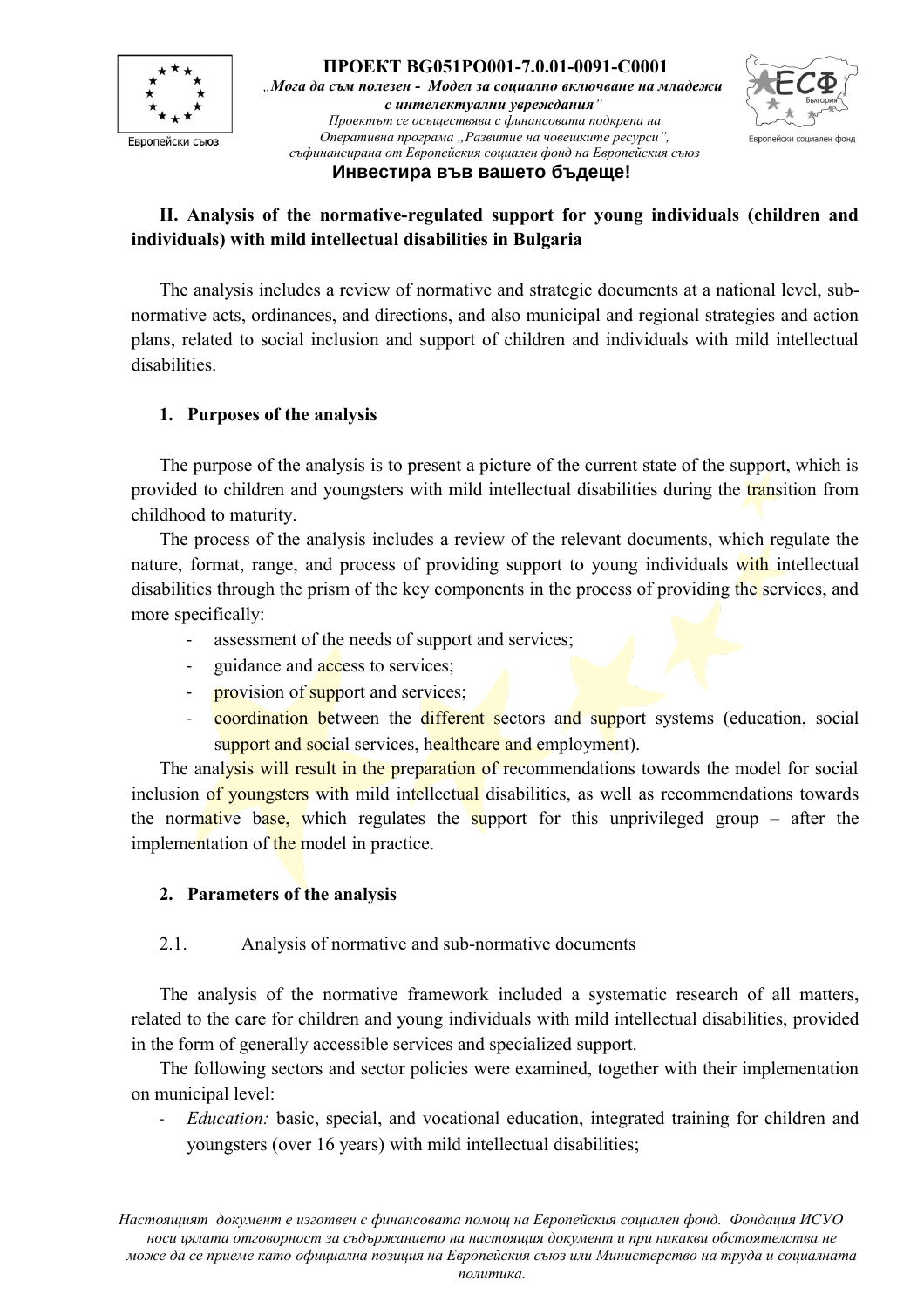



#### **Инвестира във вашето бъдеще!**

- *Social support and social services:* forms of social support and social services for children and young adults with mild intellectual disabilities with a focus on the social services in the SUPC community and the social service Transitional Accommodation;
- *Healthcare:* issuing of decision for a degree of disability and long-term incapacity to work, coordination of the healthcare system with the other sectors when providing educational and social services;
- Labour Market: access to the labour market, special care, preferences for young adults with intellectual disabilities.

The normative and sub-normative documents that have been reviewed are described in *Appendix 1.*

2.2. Analysis of the strategic documents

The analysis engrossed the strategic documents on a national and regional level, in order to explore the vision of social inclusion of individuals with disabilities and the specific position of the matters, related to the support of young individuals with mild intellectual disabilities.

The strategic documents that have been reviewed are described in *Appendix 2.*

3.3. Analysis of the social practice and the needs of development and coordination of the services for young individuals with intellectual disabilities.

The **analyses stepped** on the prepared theoretical framework and the main components of the social support, which were described earlier as follows:

- needs of support of the target group and assessment of the needs;
- guidance and access to this support and services;
- nature of the required support;
- coordination between the separate services.

 The analysis included a research of the current condition of the services, presented to children and individuals with mild intellectual disabilities and more specifically – the service in the SUPC community, which provided opportunity for the formulation of specific questions in regard of the required support and services and the needs of development in the field of social inclusion.

The research was structured with the help of an matrix with previously structured questions, which follow the main components of the provided support. The matrix is presented below.

*Настоящият документ е изготвен с финансовата помощ на Европейския социален фонд. Фондация ИСУО носи цялата отговорност за съдържанието на настоящия документ и при никакви обстоятелства не може да се приеме като официална позиция на Европейския съюз или Министерство на труда и социалната*

*политика.*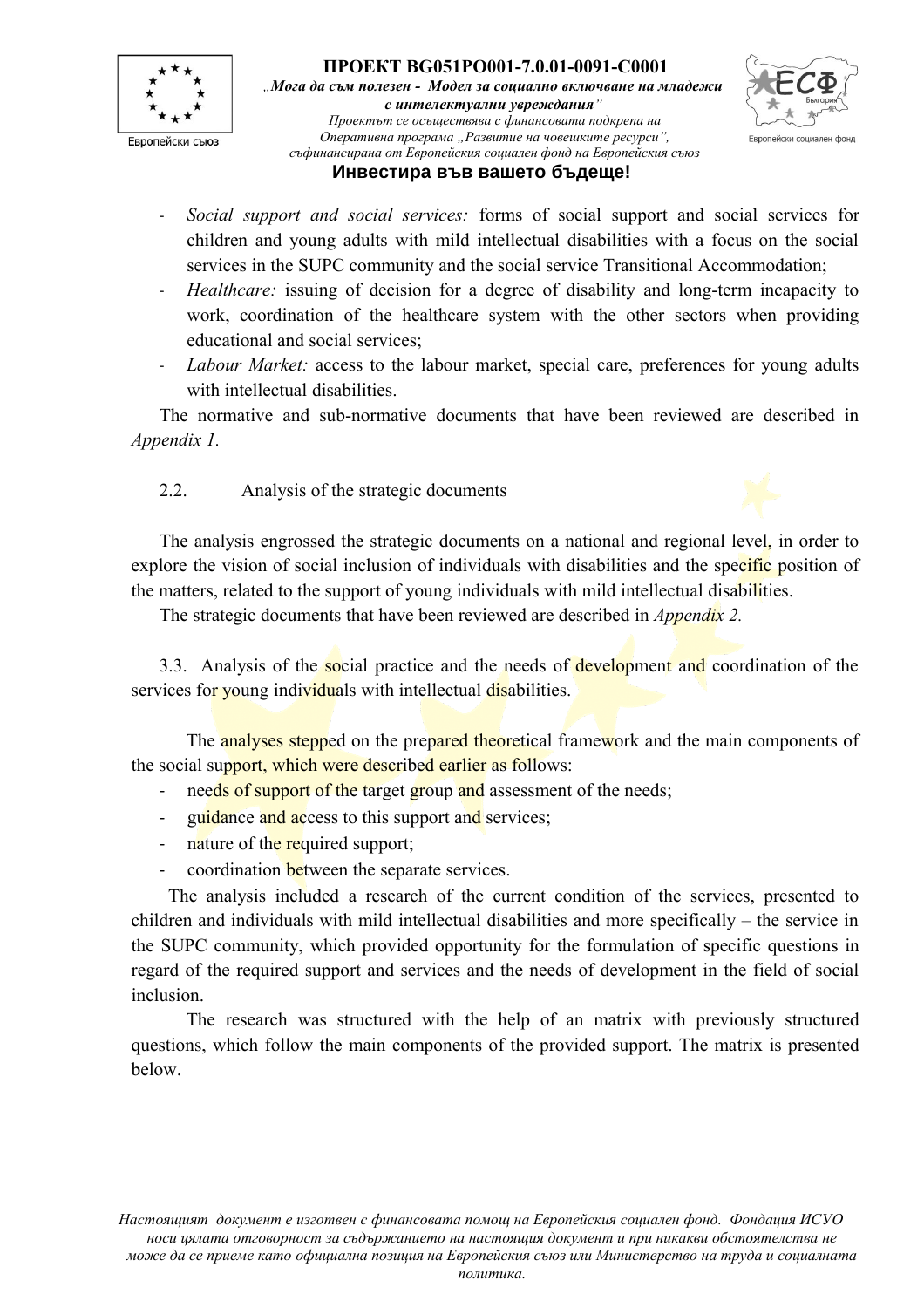

*"Мога да съм полезен - Модел за социално включване на младежи с интелектуални увреждания"*

*Проектът се осъществява с финансовата подкрепа на Оперативна програма "Развитие на човешките ресурси", съфинансирана от Европейския социален фонд на Европейския съюз*



**Инвестира във вашето бъдеще!**

## **Matrix for analysis of the social practice**

| <b>Support needs assessment:</b>            | <b>Access to support:</b>                                  |
|---------------------------------------------|------------------------------------------------------------|
| How are the specific needs of the           | How is the access to services organized?<br>$\blacksquare$ |
| with<br>intellectual<br>individuals<br>mild | Which are the institutions involved?<br>$\overline{a}$     |
| disabilities assessed?                      | What are the actual opportunities for                      |
| How is the process of needs assessment      | services (present<br>capacity,<br>using                    |
| organized?                                  | availability)?                                             |
| Who is carrying out the support needs       |                                                            |
| assessment and with what methods?           |                                                            |
| Is there a coordination between the         |                                                            |
| different support sectors in the process of |                                                            |
| assessment?                                 |                                                            |
|                                             |                                                            |
|                                             |                                                            |
| <b>Support services and activities:</b>     | <b>Coordination between the support sectors:</b>           |
| What are the present services – social,     | Is there a coordination between the                        |
| educational and employment-supporting?      | services provided in the different sectors,                |
|                                             | is there a build-up and connection                         |
|                                             | between the services, is there any form of                 |
|                                             | integration of the approach?                               |
|                                             | Are the support sectors coordinated in<br>$\blacksquare$   |
|                                             | regard of the activities as a needs                        |
|                                             | assessment and providing access to the                     |
|                                             | services?                                                  |

*Настоящият документ е изготвен с финансовата помощ на Европейския социален фонд. Фондация ИСУО носи цялата отговорност за съдържанието на настоящия документ и при никакви обстоятелства не може да се приеме като официална позиция на Европейския съюз или Министерство на труда и социалната*

*политика.*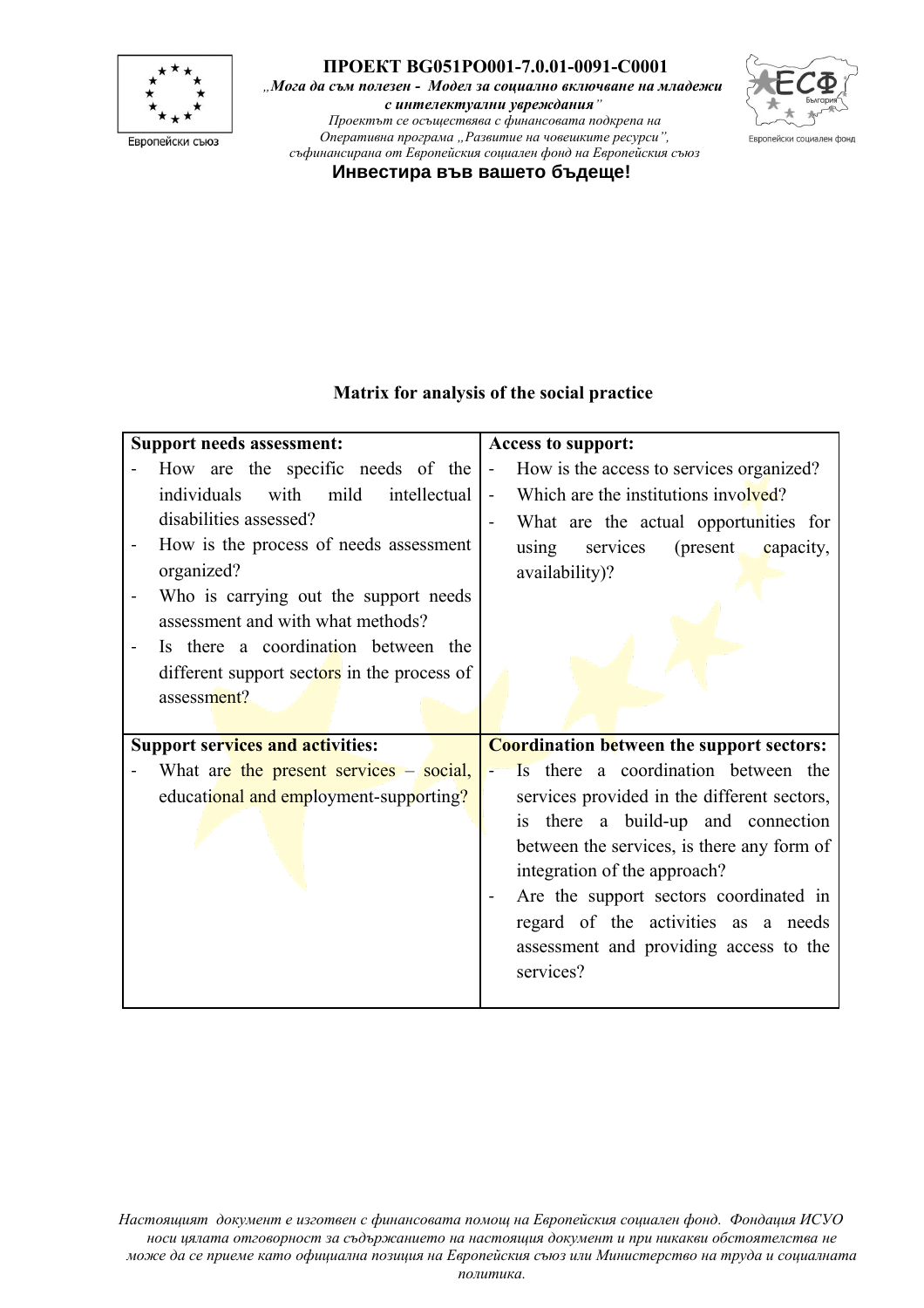



# **3. Summary of the conclusions from the analysis**

#### **Conclusions in regard of the analysis of the normative framework**

The main conclusions of the analysis of the normative and sub-normative documents may be summarized as follows:

The normative documents are consistent with the European principles and regulations for support of the social inclusion of individuals with disabilities;

The normative documents are in a process of harmonization with the principles and requirements of the UN Convention on the Right of Individuals with Disabilities (a task for the interdepartamental group) and this process is expected to contribute to the better coordination between the separate support systems and sectors, and to the concretization of the measures for social inclusion;

The normative documents require further specifying and interconnection according to the components of the theoretical model ("needs of support – access to support – support and services – coordination") with the corresponding degree of concreteness, hierarchical and horizontal interconnection (laws, regulations, methods, directions);

The normative documents must be extended and specified in order to provide opportunities for integrated/complex support of the children and individuals with intellectual disabilities (social, health, and educational support, employment support), and continuing support complied with their life-cycle (childhood, transition to maturity, maturity, and old age);

The normative documents require elaboration in the direction of ensuring the coordination between the different support systems and sectors (education, social support and social services, healthcare and employment);

The normative documents should be periodically re-examined in a tight connection with the social practice and the changing needs of support for individuals with disabilities, so that they can contribute to the development of the social services and the provision of an easy access to them, rather than impeding these processes.

#### **3.2. Conclusions in regard of the strategic documents**

The main conclusions of the analysis of the strategic documents may be summarized as follows:

The strategic documents at national and regional level are prepared in conformity with the European principles and regulations for support of the social inclusion of individuals with disabilities: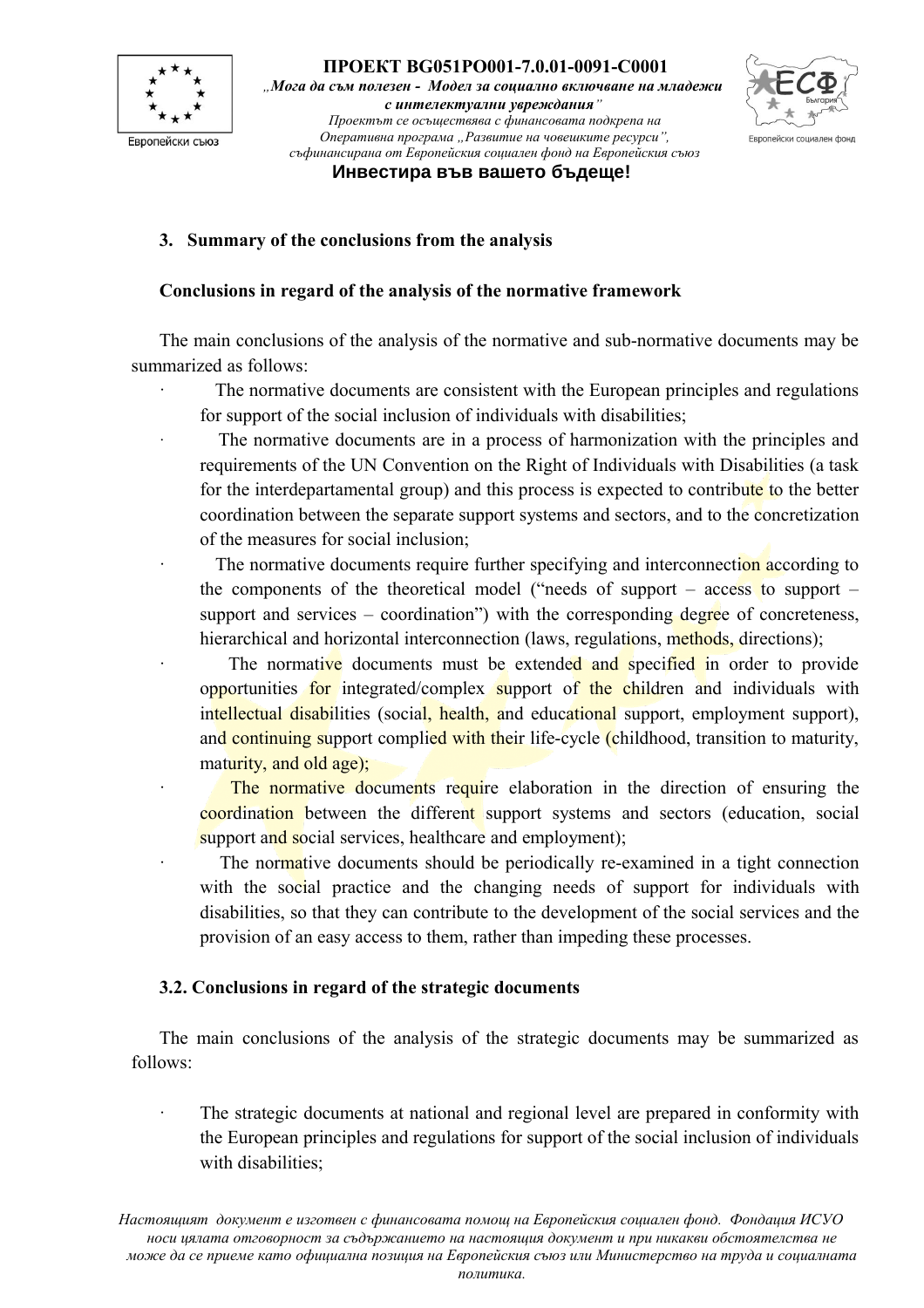



#### **Инвестира във вашето бъдеще!**

- In order to be effectively implemented in the social practice, the strategic documents at a regional level need concretization of the planned measures for social inclusion through:
	- Binding the planned measures with statistical data for the individuals with disabilities at a regional / municipal level (percentage of individuals with intellectual disabilities for the given administrative region);
	- Planning of required social services for individuals with intellectual disabilities at a regional level, spanning the life-cycle of the needing (children with intellectual disabilities, young individuals with intellectual disabilities, adults with intellectual disabilities);
	- Long-term planning of the required capacity of the services (according to the statistical data) and the development of the services (according to the life-cycle of the individuals with intellectual disabilities);
	- Planning of the required human / professional resources for providing support to the individuals with intellectual disabilities according to the statistical data and planned development of the social services.

In order for the applied instruments for social inclusion of individuals with intellectual disabilities to be working, the municipal strategies require concretization of the support measures according to the specific needs and the profile of the individuals with intellectual disabilities in the specific administrative unit.

## **3.3. Conclusions in regard of the social practice and the overall process of support of youngsters with intellectual disabilities.**

#### **Support needs assessment:**

## **Support needs assessment in the educational system**

*Organization of the assessment:*

According to the acting Ordinance 1 of 2009, chapter 2, the needs assessment is carried out by a Team For Complex Pedagogical Assessment at the Regional Education Inspectorate and the pedagogical teams in the schools / kindergartens. As a result, the child receives a status of "a student with special educational needs" (SEN). The complex assessment is based on medical history. It doesn't require a decision by a medical commission.

*Need of specification:*

The medical history not always provides information from testing the Intelligence Quotient (IQ). When there is no result from testing the stage of intellectual functioning, the test is carried out by a psychologists from the Resource centre.

*Need of further research:*

A further research of the following is required: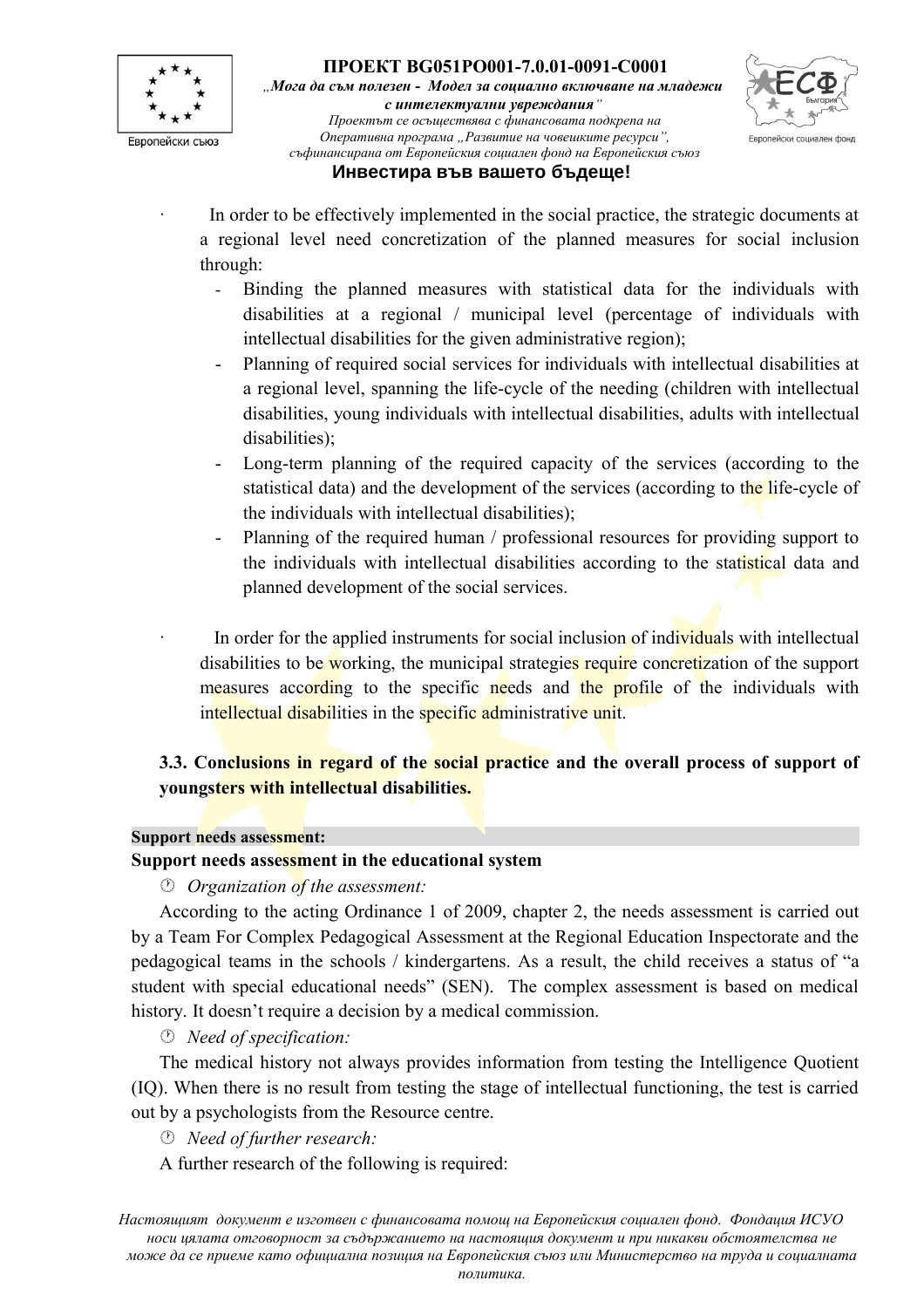



#### **Инвестира във вашето бъдеще!**

- the process of preparing an assessment of the intellectual functioning;
- the requirements towards the specialist, who is preparing the assessment of the intellectual functioning;
- the requirements for the instruments that are used for the assessment of the intellectual functioning.

#### **Organization of the social services needs assessment**

*Organization of the assessment:*

A child, who wants to use a social service, has to present a decision for a degree of disability (according to the Rules For Implementation Of The Law For Social Support (RILSS), which is issued according to the regulations of Art. 101 of the Health Act (HA), which regulates the issue of a medical certificate and the Ordinance On The Medical Expertise Of The Working Capacity, passed with a Decree No. 87 of 05.05.2010 of the Council of Ministers.

According to the regulations of the Ordinance (Art. 3), the children up to the age of 16 receive a medical certificate for the "type and degree of disability", while the children over 16 years of age receive a report for a "permanently decreased capacity for work". These reports are also issued by the corresponding commissions:

- For children up to the age of 16 these are the Child Expert Medical Commissions (CEMC);
- For individuals over 16 years The Territorial Expert Medical Commissions and the National Expert Medical Commission.

The territorial directorates of the Agency for Social Assistance carry out a special assessment according to the RILSS and the assessment according to the Law Of Integration Of The People With Handicaps (LIPH). Both social assessments are carried out according to a standardized format, which is given as an appendix to RILSS and the Rules for the Implementation of the LIPH.

*Need of specification:*

In Appendix 1 of Art. 63, para. 1 of the Ordinance On The Medical Expertise Of The Working Capacity, where the corresponding starting point for identification of the established disability and the stage of its development and the conditioned functional deficit are defined, part 2 Psychological disabilities states:

"3. Limiter mental abilities: 3.1. limitations of the mental abilities, allowing education in special schools only, professional immure in only elementary, so called "not learnt" activities, slight disturbances in speech development, lagging behind in intelligence corresponding to an Intellectual Quotient (IQ) at a 10-12-year age of development level, corresponding to mild – moderate mental retardation (IQ of 60-70 in adults), decreased control of inclinations and urges: 30 - 70 percentage."

The International Classification of Diseases ICD-10 by the World Health Organization, code F70 marks Mild Intellectual Disability with IQ test results (IQ 50-69). This means that: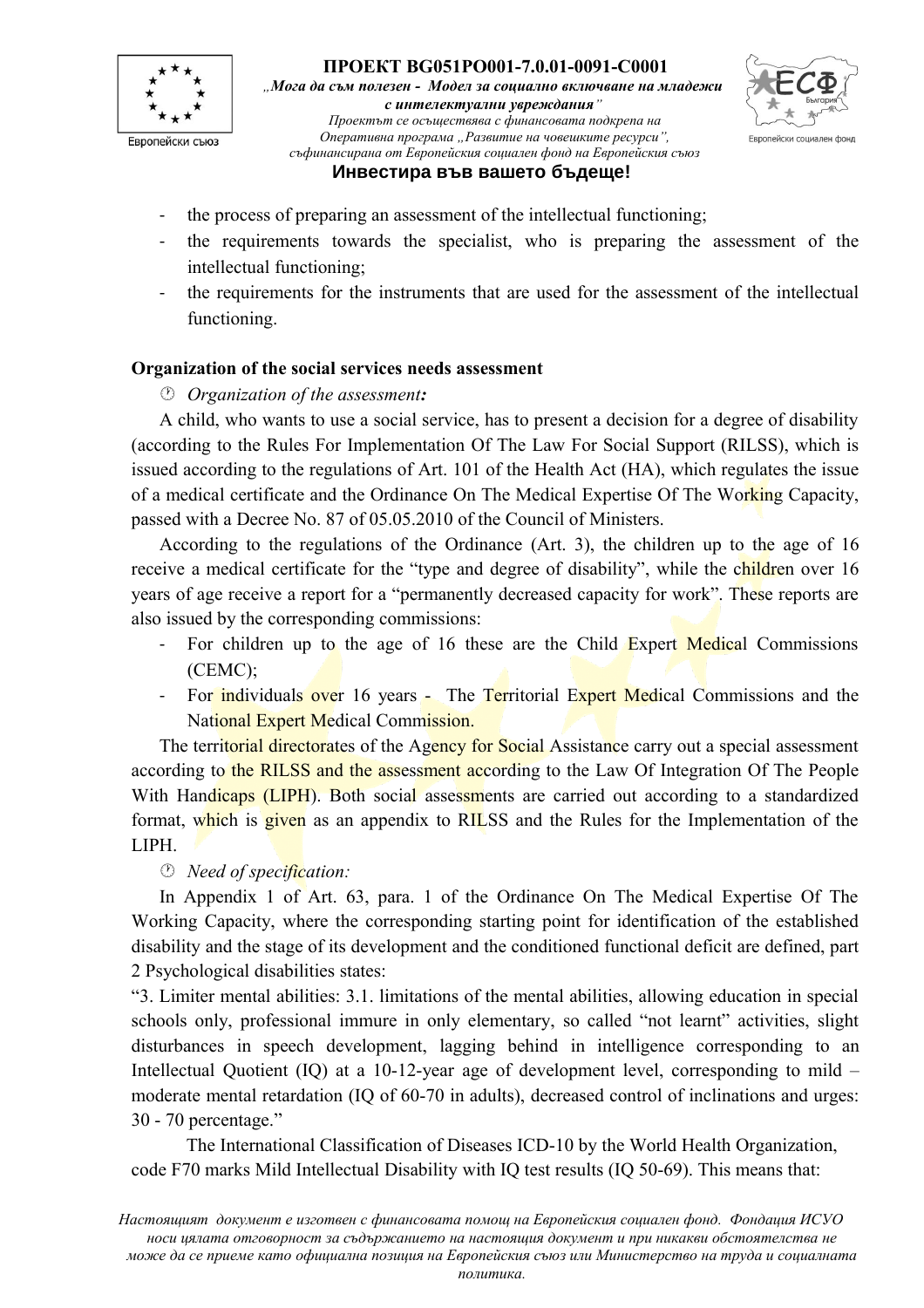



## **Инвестира във вашето бъдеще!**

- individuals with indicators that are close to borderline may receive a certificate for a degree of disability of permanent inability to work, since the IQ result of 70 actually means normal individuals according to ICD-10.
- The bottom border IQ 60 doesn't engross the entire group of individuals with mild intellectual disability and part of this group – the individuals that show IQ results under 60. These are marked as individuals with "deeper intelligence limitation" and may receive 70-90percentage degree of disability / permanently impaired working capacity, together with all the other groups of individuals with intellectual disabilities (moderate F71, Severe F72, and profound F73), described in item "3.2.1. in a moderately favourable personal development and opportunities for social inclusion (partial success in a special schools, opportunities for elementary actions)"

#### **Access to support:**

**Access to professional education for individuals with intellectual disabilities over 16 years.**

#### *Organization of the access:*

The access to professional education takes place in a professional class of a professional or resource school when the age is over 16 years. This is not a generally regulated case. The access requires the filing of an individual request for school admission with the Regional Inspectorate of The Ministry of Education, Youth, and Science (MEYS), which then transfers the request to the Minister for permission. According to data from MEYS, all individuals who had filed such a request, have received a permission.

#### *Access, provided through present services and capacity:*

Special and professional schools may found classes for specialized education of individuals with intellectual disabilities, if there are no classes for children with mental retardation (according to data from MEYS, in practice, very often there are cases of 2-4 individuals, for whom separate classes are founded). The students may enrol in individual education plans, complied with their abilities. This principle is valid for children under 16, and for individuals over 16 after the approval from the Minister.

*Need of further research*:

 A research of the procedure and the documents for access to professional education under an individual plan is required:

*Access to information for the present support:*

The access to information of the present support for education is carried out through the Regional educational inspectorates by initiative of the individual with disability or his/her parents. In practice, the access to information depends on the initiative of the parents and the benevolence of the employees.

*Настоящият документ е изготвен с финансовата помощ на Европейския социален фонд. Фондация ИСУО носи цялата отговорност за съдържанието на настоящия документ и при никакви обстоятелства не може да се приеме като официална позиция на Европейския съюз или Министерство на труда и социалната*

*политика.*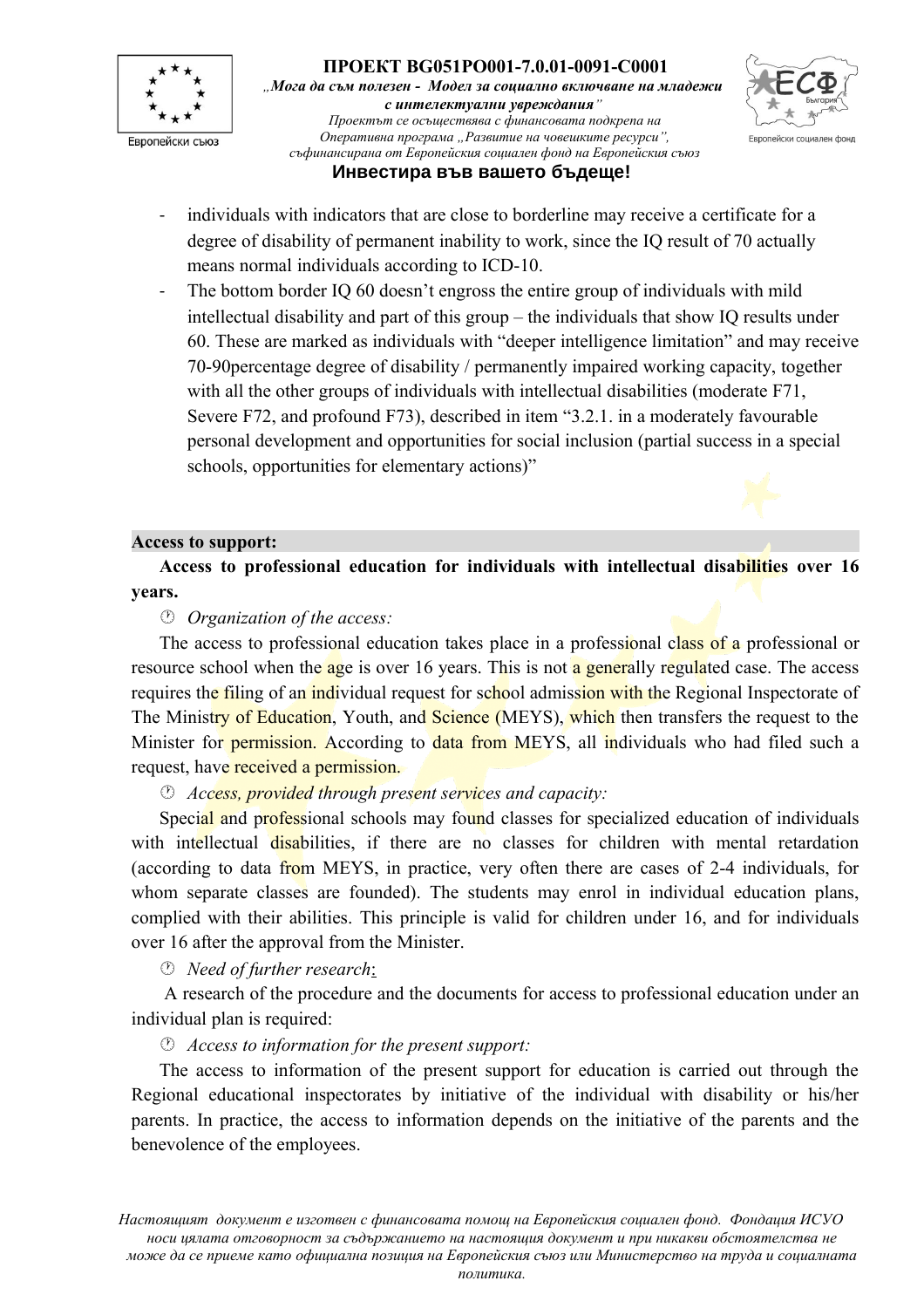



**Инвестира във вашето бъдеще!**

#### **Access to social service.**

*Organization of the access:*

Directions for using social services (for individuals under 18 years) and the orders for using social services (for individuals over 18) are issued by the Social Assistance Directorate, from the Child Protection Department or the Individuals with Disabilities Department according to the location of the social service (although this is not explicitly stated in the regulating Art. 40a of RILSS). The Direction is prepared on the basis of a social assessment and conclusion by the Social Assistance Directorate according to the place of living of the individual (Art. 40 of RILSS). In order to receive a Direction, the child / individual has to comply with the requirements (Art. 40 of RILSS), a social report must be prepared, a written request from the parents has to be filed and there has to be a free capacity in the service.

The social services access requirements are Decision from CEMC or TEMC, and the different services require a different percentage of degree of disability (RILSS). The requirements in regard of the Social Professional Educational Centre service – in the description of the service, provided in the Transitional and Final Regulation of RILSS – does not include a fixed percentage of degree of disability, they just state that there one has to be present.

- *Need of specification:* 
	- The RILSS doesn't explicitly state which group of disabilities the services refer to, it just fixes the degree of disability.
	- A specification of the percentage of degree of disability (if such is present) is required, which is required for the social service in the community "Day Centre" and "Centre for Social Rehabilitation and Integration".

Individuals without decision from a medical commission (CEMC, TEMC) may be accommodated in a residential service or a SUPC as a social inclusion measure through transfer from a specialized institution from children.

*Access, provided through present services and capacity:* 

A child over 16 years with mild intellectual disability, who comes to age and has to leave the specialized institution for children (Home for Children with Mental Retardation or Home for Children with Physical Disabilities) may be referred to a specialized institution for adults or to a SUPC.

A child over 16 years with a family may continue his/her education in one of the following forms:

- in a professional class of a professional school for a period between 1 and 2 years;
- in a Special School;
- in a 2-3-year course of professional training in a SUPC.

#### **Access to social support**

*Organization of the access:*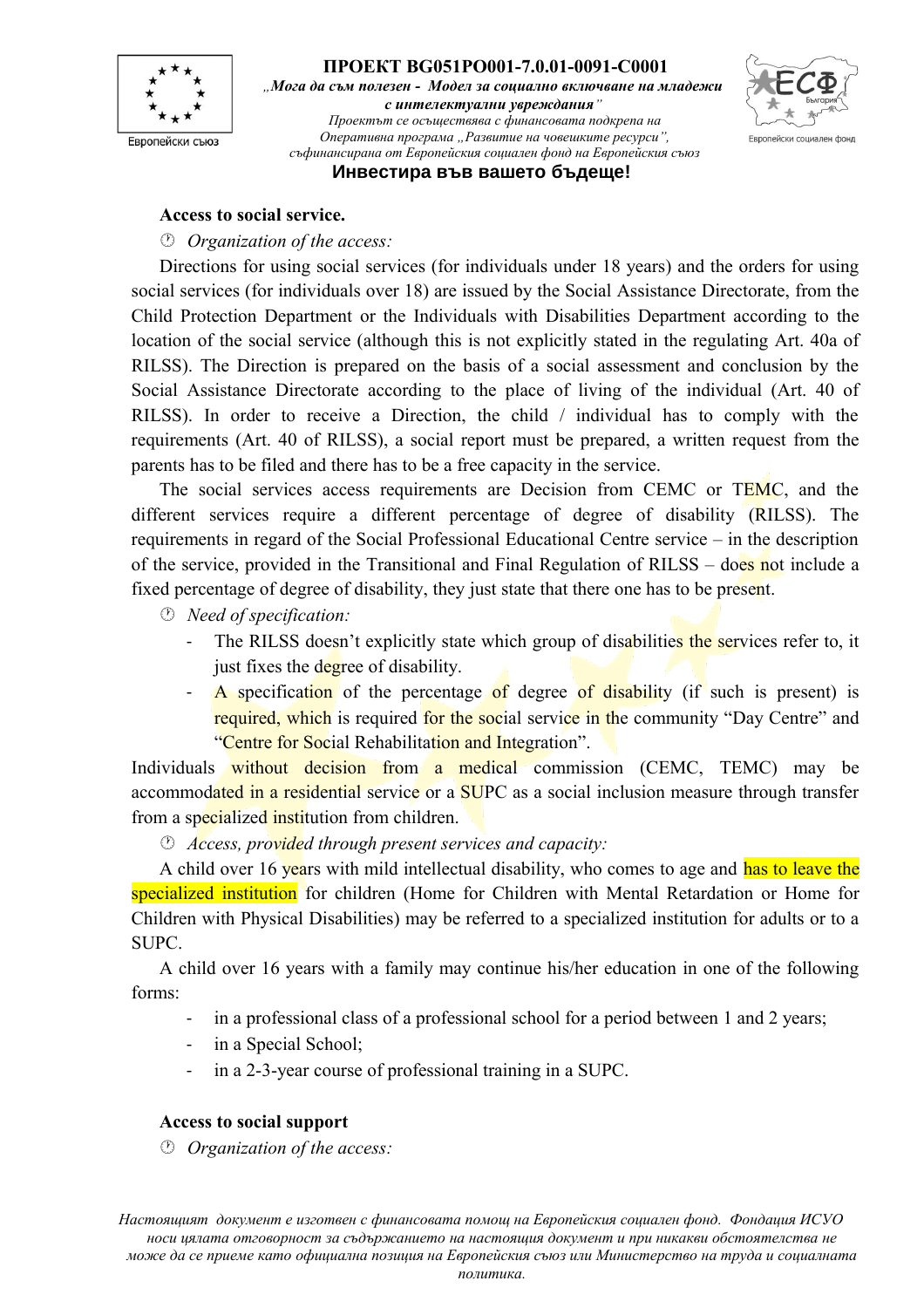



# Individuals may use integration allowances according to the LIPH and also a social pension if

they have a medical certificate for impaired working capacity over 70% (according to the RILSS and RILIPH) or 50% after a three-year length of service.

The access to employment (according to the Employment Promotion Act) is available to anyone, who with the help of and Labour Office (LO) files a request that he/she is seeking employment and wants to be included in general qualification courses offered by the LO.

## **Access to needs assessment**

The conclusion of the Commission for Complex Pedagogical Assessment, which gives the status of a student with Special Educational Needs, is not related to paying any fees. In the same time the requirement for carrying out a psychological examination leads to the need of:

a) a consultation with a child psychiatrist, as an activity paid for by the National Health Insurance Fund, who has to prepare the opinion or to refer to a psychologist;

b) paying the psychological consultation.

*Need of further research and specification:*

There are 9 child psychiatrist in the country – a number, which is indicative enough of the access to consultation.

The issue of a TEMC decision is related to paying fees, which have to be covered by:

a) the parents;

b) the specialized institution.

Both the payment and the process of organizing the issue of a TEMC decision lead to difficulties for the parents and the employees in the specialized institutions. While the parents in most cases are interested to work in favour of this decision, since it provides them access to integration allowances and social benefits, the employees have no interest in moving it forward.

## **Support services and activities:**

## **General Education**

*Description of the support:*

Education is compulsory until the age of 16.

Children with intellectual disabilities receive basic education in general or special schools. Children with mild intellectual disabilities are referred for integration in general schools.

Students from special school who are finishing their  $8<sup>th</sup>$  grade are able to continue – notwithstanding their age – in a professional class in the special school (*Ordinance 1). Need of further research:* 

There is a need of research of the conditions under which the students, who graduate a special school in the  $8<sup>th</sup>$  grade, are able to continue their education in a general school.

## **Vocational Education**

*Настоящият документ е изготвен с финансовата помощ на Европейския социален фонд. Фондация ИСУО носи цялата отговорност за съдържанието на настоящия документ и при никакви обстоятелства не може да се приеме като официална позиция на Европейския съюз или Министерство на труда и социалната*

*политика.*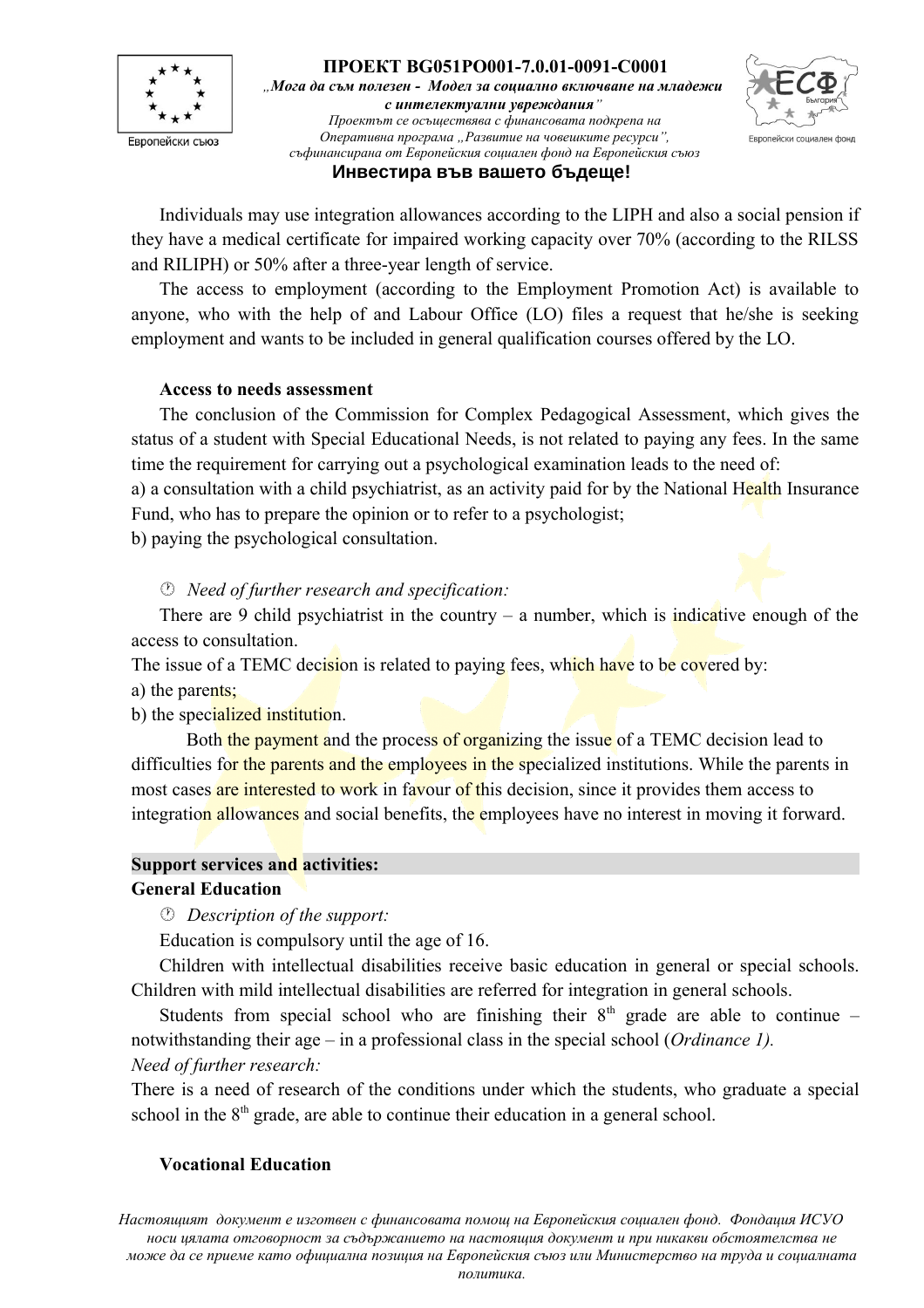



#### **Инвестира във вашето бъдеще!**

#### *Description of the support:*

Students with mild intellectual disabilities may graduate a vocational training for Class A (worker) or Class D (part of profession).

The training may take place in a professional school or a professional class (when it is combined with the general high-school education).

The education may be carried out individually – after visiting a course (organized by a Centre for Vocational Training) suitable for individuals over 16 years. The law states explicitly that these courses are not part of the state annual plan for admission (which refers to the vocational education and training institutions and is paid from the state budget), (*Law on Vocational Education and Training)*.

The training of children over 16 years in professional classes of professional high schools or in professional classes of special schools is possible as an exception, following an approval from the Minister of Educations (which has already been described).

What is regulated by the Law on Vocational Education and Training for individuals over 16 years for obtaining professional degree (A or D) is organized as one-year courses in Centres for Vocational Training (CVT) (which may be duly registered organizations, but not municipalities).

#### *Need of further research and specification:*

7 SUPCs in the country are registered as Centres for Vocational Training (in violation of the Law on Vocational Training and Education, since SUPCs are administered by the municipality) and issue legitimate certificates for professional qualification. 2 SUPCs – in Sofia and Varna, are not registered as CVT after a refusal for registration. The carry out training according to the same programs and issue certificates, which are illegitimate under the Law on Vocational Education and Training.

#### **Subject variety of the education:**

Children and youngsters with intellectual disabilities have access to the provided subject professional classes in the special schools, professional high schools or SUPCs, where the subjects mostly come down to:

- tailor;
- construction worker;
- gardener / gardening worker;
- hospital attender.

The presented subjects to a large extent correspond to the qualification profile of the teachers and the available school base, rather that the needs of the labour market. As a result of these specifics, the youngsters that graduate often cannot find a job in the given subject on the labour market.

#### **Vocational training in a SUPC.**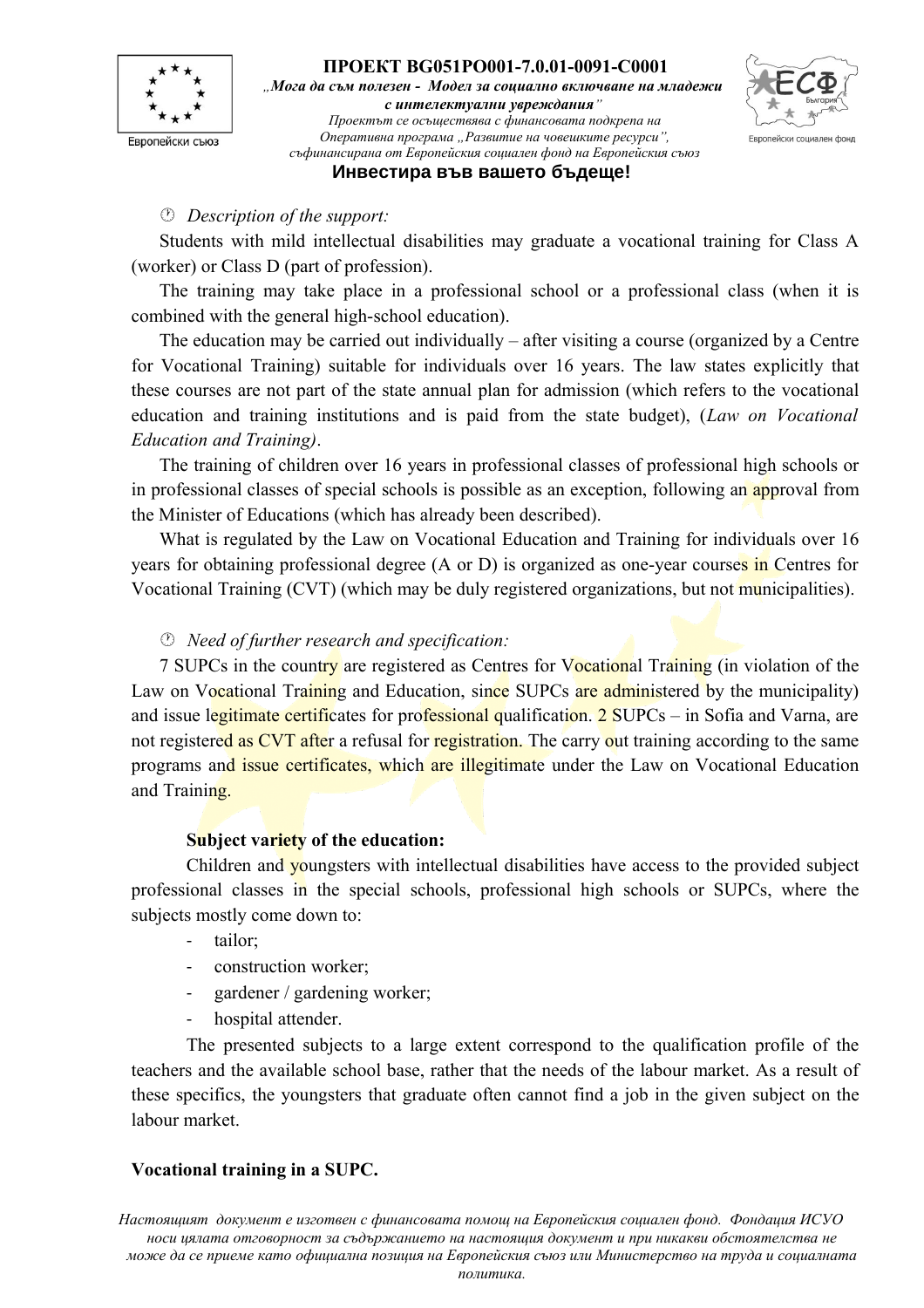



#### **Инвестира във вашето бъдеще!**

#### *Description of the support:*

The SUPC offers mainly vocational training to youngsters over 16 years of age. The Centres cannot, according to the definition in the RILSS, provide training to younger students. Their students are mainly young adults from institutions, but also young individuals, who live in families, and who:

a) have completed a degree of education in a general school and cannot continue to the next educational degree after 16 years;

b) have dropped out of general education after an unsuccessful attempt for integration in a general school;

c) want to acquire professions after graduating a special school or a middle (last) stage of high school education;

d) are leaving the institution for children with disabilities and cannot be referred to another service due to the lack of such.

In the SUPCs the training is carried out according to the programs and in a way approved for special schools  $-2$  or 3-year course of education. During this period the school practice is included as a compulsory stage of the education.

There is no regulation for practice or internship outside the education. The practice or internship are regulated through a contract between the educational institution for vocational education with an employer.

#### *Need of specification:*

What is specific to the provision of the SUPC social service is the fact that it doesn't have an officially **approved method** from the Director of the ASA.

The methods of provision of the SUPC service are prepared by each Director of the Centre and are then approved by the Municipal Council and the ASA.

The opinion of the Directors of the SUPCs and the representatives of the Social Assistance Directorate is that a common methods for the service are required.

#### **Alternatives to vocational training**

There is a limited number of alternatives to vocational training as part of the following social services:

- Day centre for individuals with over 50% degree of disability;
- Centre for social rehabilitation and integration, which organizes occupational therapy (for individuals with over 50% of disability).

When there is a need of leading the case and coordinating with the family, the support has to be taken by the "Community Support Centre" social service.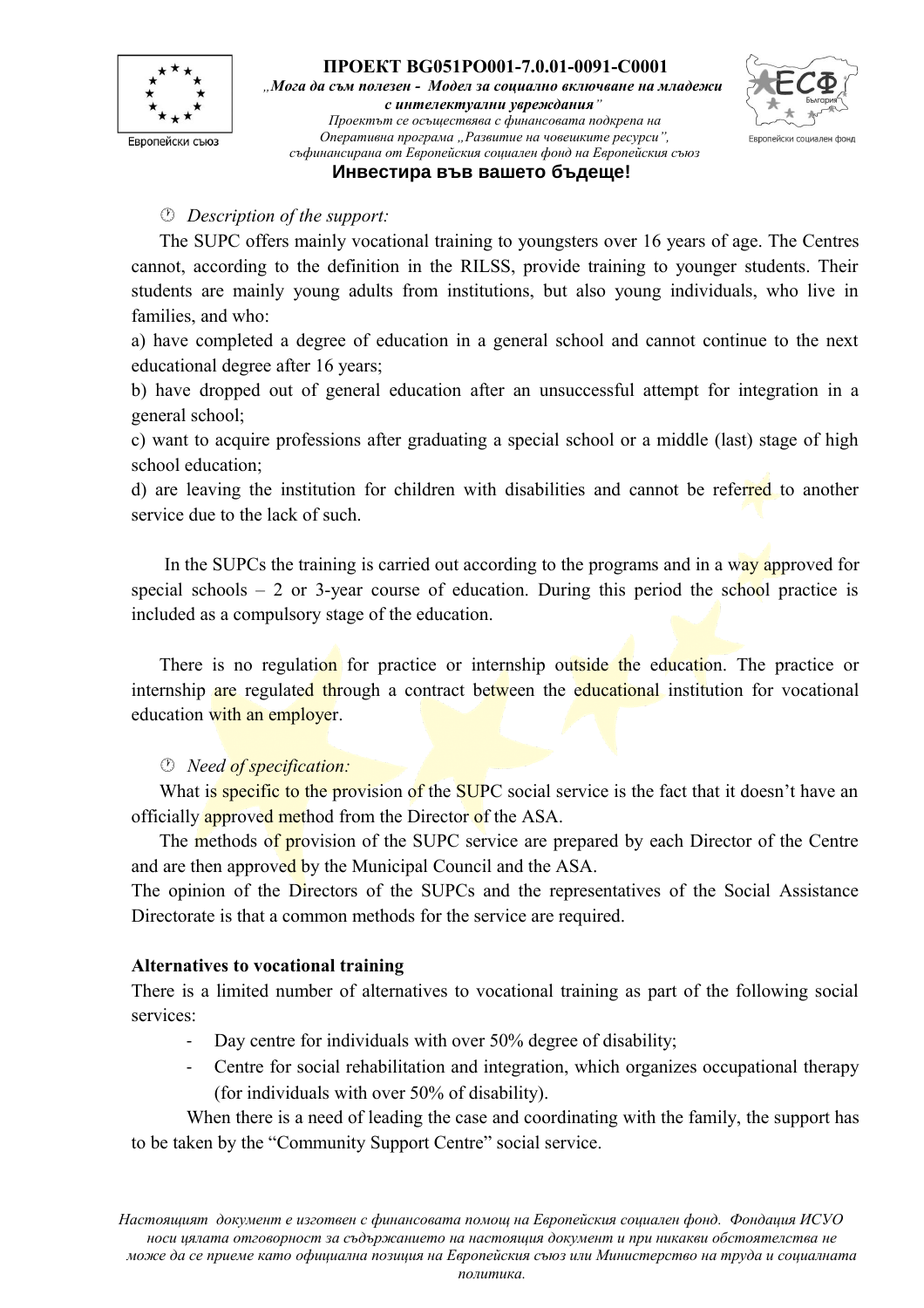



## **Инвестира във вашето бъдеще!**

## **Additional social support for individuals with intellectual disabilities**

- Social pension may be received by individuals, who have over 70% degree of disability or 50%, if they can prove 3 years length of service (work with labour contract).
- On the labour market: Individuals between 16 and 18 years must have received a permission from the Regional Labour Inspectorate, while in the same time the employer should have moved other documents for coordination *(further research who is taking action on the request).*
- Young individuals, who had graduated a SUPC, have preferences in getting social benefits and do not require a previous 6-month registration in the Labour Offices – art. 10, para. 4, item 7
- Those, who had graduated SUPC may receive rent support according to Art. 14 of RILSS);
- In their capacity of unemployed individuals they may use support from the  $LO$ , which is directing them to an employer or signing them in a course for professional qualification (which is not complied with the requirements of individuals with intellectual disabilities).

#### *Need of further research and specification:*

**The Project for new Law of School and Pre-school Education** foresees that the graduation from the educational degree of basic education shall take place after the  $7<sup>th</sup>$  grade at the age of 13-14. After that students with special educational needs (including those with intellectual disabilities) will be referred to professional schools. The compulsory education until the age of 16 remains in force. There are worries that there will be a problem with educating the individuals with intellectual disabilities, because of the needs of different  $-\text{higher}$  – standards for vocational education of individuals with intellectual disabilities due to the small number of individuals in the group.

#### **School content of the vocational education**

Currently the school content is divided into theory and practice and is not specific towards individuals with intellectual disabilities. In order to achieve the most basic degree (professional class A), and also class D (part of profession – planting flowers, ironing, sewing a pocket, dishwashing) the student is required to go through theoretical training and to take a theoretical exam. The next level B, which is coverable by individuals with intellectual disabilities, requires high school education and foreign language fluency.

## *Need of further research and specification:*

- Research of the requirements of obtaining professional class B.
- Specification of the normative organization: After passing the new law, the Law of Vocational Educational and Vocational Training is also expected to be reviewed so that the acquiring of the qualification degree may be done by assessment of the obtained competencies.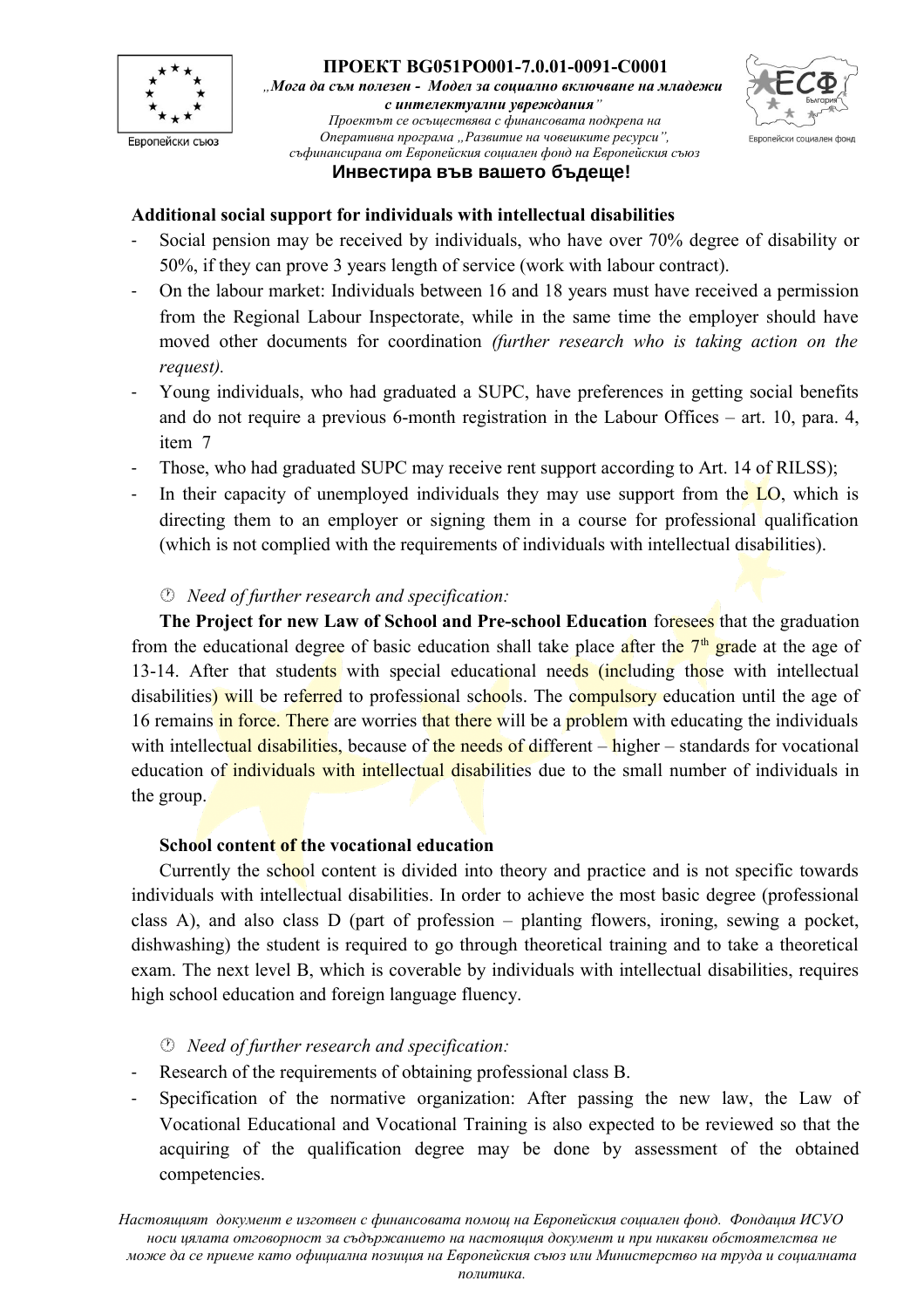



**Инвестира във вашето бъдеще!**

#### **Specialized labour employment and practice**

#### *Description of the support:*

The specialized labour employment is defined in the Law on Integration of Disabled Persons and is provided in the so called "specialized enterprises", which are related to the nationally represented organizations – Union of the Disabled, Union of the Blind, and Union of the Deaf.

#### *Need for development of the normative base:*

There are no specialized enterprises for individuals with intellectual disabilities stipulated by the law.

The supported employment is not regulated. If it is presented somewhere, it is an activity of another service (SUPC, Day Centre, Centre for Social Rehabilitation and Integration).

There is no definition of social enterprise in legislature, although there are different wide definitions that are implemented, mainly in programs financed by the Operational Programme. "Human Resources Development" and the program of the Agency for People with Disabilities.

SUPCs don't have the right to organize production activity or any other social entrepreneurship activity related to selling goods or services, because the service is provided by the municipal administration.

#### **Support in regard of accommodation**

Permanently institutionalized children and individuals are provided with residential services. There are two forms of such:

- boarding-house with 24-hour residential service;
- transitional housing with hourly residential service.

Assistant support is not provided, except under employment or social inclusion programs, but these include mainly the severe cases and are of a project nature with one-year span.

#### **Coordination between the support sectors and systems:**

The normative documents, which regulate vocational training, declare the need of a specialized approach, complied with the needs of individuals with intellectual disabilities.

A special approach is also foreseen in the principles of the Social Care Act and the Law of Integration of People with Disabilities.

The strategic documents include the term "integrated services", but do not specifically describe the types of services and their interconnection.

*политика.*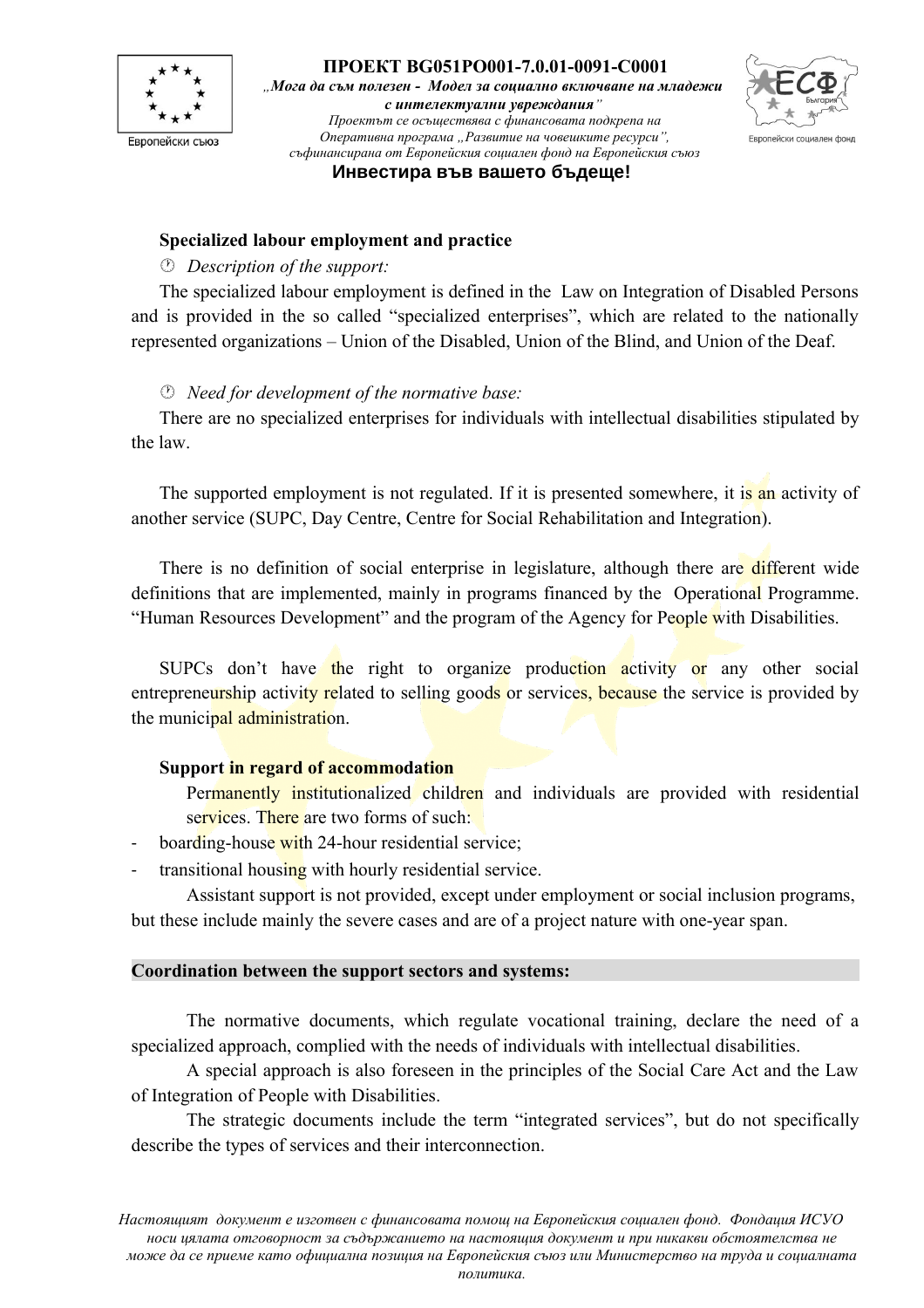

**ПРОЕКТ BG051PO001-7.0.01-0091-С0001** *"Мога да съм полезен - Модел за социално включване на младежи с интелектуални увреждания" Проектът се осъществява с финансовата подкрепа на*

*Оперативна програма "Развитие на човешките ресурси",* Европейски социален фонд *съфинансирана от Европейския социален фонд на Европейския съюз*

**Инвестира във вашето бъдеще!**

#### *Need of further research:*

Research for the presence of definition or more clearly defined understanding of integrated services.

## **Coordination in regards of needs assessment**

At a normative level there is no coordination between the systems. In practice, such is possible in the smaller municipalities, but it is based on good will and personal engagement of the specialists, who work with children and individuals with intellectual disabilities.

The assessment of the needs of support in the educational system is closed within the borders of the system, while the assessment of the needs of social services – in the system of support and social services.

A connection between the two systems is possible, as is the opportunity for addition, but it cannot be traced if such a connection is happening in reality.

The reference is towards the healthcare systems, which regulates the professions, in which the individuals with intellectual disabilities may be trained, and the professions that these individuals may perform.

## **Coordination in regard of the access:**

Each system prepares its own system for access to services and its own rules. They are known only within the given system.

Social workers in the "Child Protection" Department and/or "People with Disabilities" Department refer to a suitable support and should therefore be acquainted with the educational systems and the opportunities it provides for educational support. Since there are no established procedures in force, in certain situations the knowledge is just individual and depends on the specific person.

## **Cooperation in regards of services and support**

Currently SUPCs provide support to children over 16 years, who need and are capable of vocational training, which is not provided by the educational system or if provided – is regulated "as an exception". The capacity, which both systems – education and social services – provide, is small and the access to support depends on the imitativeness of the parents.

The two systems are trying to find a solution within their own field of operation.

In practice, most children over 16 years, who are not included in neither of the two systems – education and social services, stay home with diminishing opportunities for social integration and active life, complied with their potential and opportunities.

## **4. Conclusion**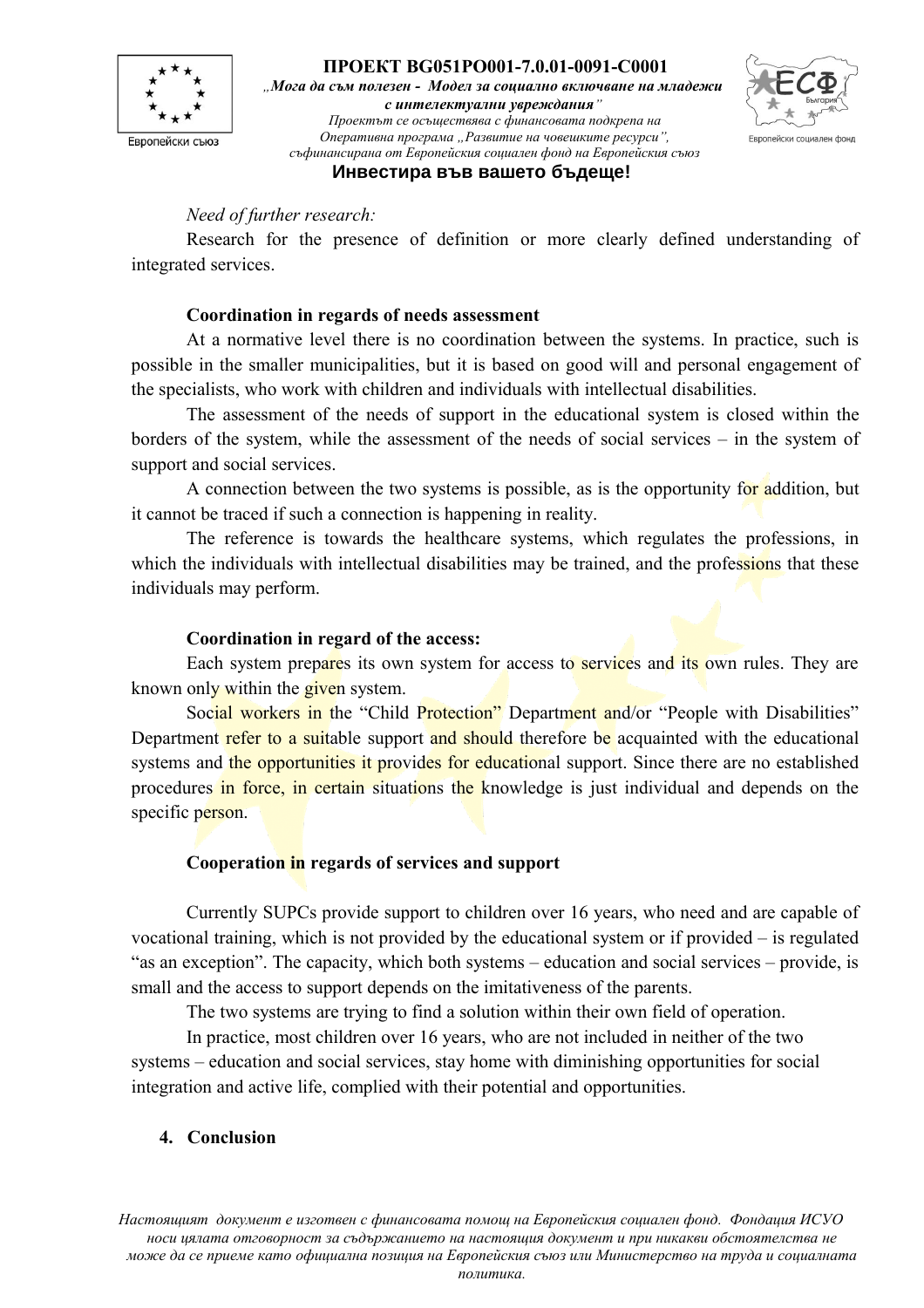



This analysis will serve as/for:

- A preparation for an upcoming research of the needs of a SUPC social service in three municipalities, in which this service is provided;
- The development of a model for social inclusion for young individuals with intellectual disabilities;
- Preparing suggestions for changes in the normative organization, regarding the support for young individuals with intellectual disabilities.

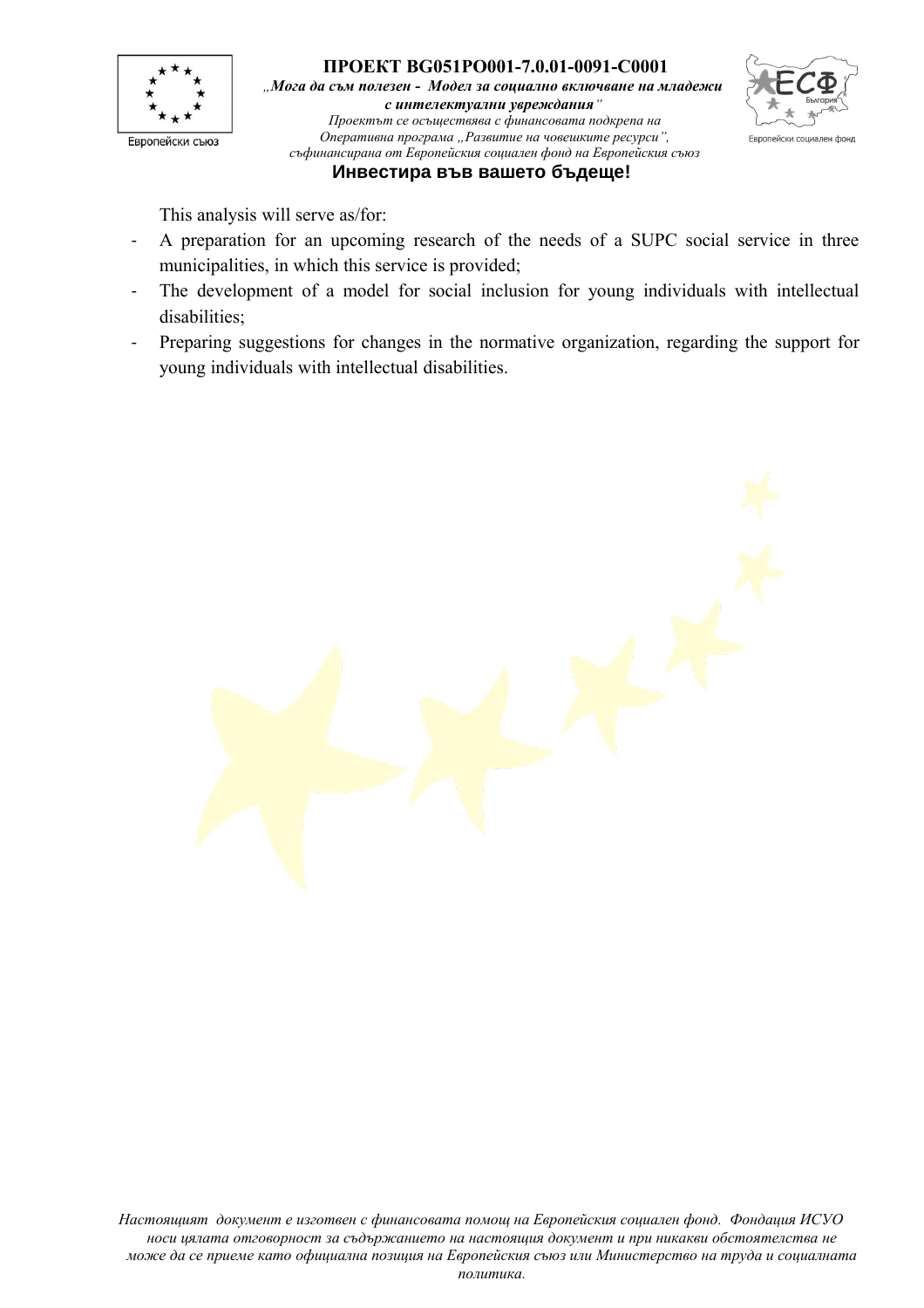

*"Мога да съм полезен - Модел за социално включване на младежи с интелектуални увреждания"*

*Проектът се осъществява с финансовата подкрепа на Оперативна програма "Развитие на човешките ресурси", съфинансирана от Европейския социален фонд на Европейския съюз*



**Инвестира във вашето бъдеще!**

*Appendix 1*

## *Analysed normative and subnormative documents*

- Constitution of the Republic of Bulgaria
- Law of Integration of People with Disabilities
- Law on Protection from Discrimination
- Law For Social Support and Rules for Implementation of the Law For Social Support
- Employment Promotion Act
- National Education Act and Rule for Implementation of the National Education Act
- Child Protection Act and the Rule for its implementation
- Law on Vocational Education and Training and Rules for Implementation of the LVET
- Health Act
- Civil Servants Act
- Corporate Income Tax Act
- Law on Taxation of Income of Individuals
- National Action Plan for Employment - [http://www.mlsp.government.bg/bg/docs/NPDZ-](http://www.mlsp.government.bg/bg/docs/NPDZ-2012.pdf)[2012.pdf](http://www.mlsp.government.bg/bg/docs/NPDZ-2012.pdf)
- Project of Law on School and Preschool Education
- Ordinance on the medical expertise of the working capacity, passed with a Decree No. 87 of 05.05.2010 of the Council of Ministers
- Ordinance No 1 for the Education of Children and Pupils with Special Educational Needs and/or Chronic Diseases
- Ordinance for Criteria and Standards for Social Services for Children
- Methods for provision of the SUPC social service in the community in the municipalities of Sofia, Plovdiv, and Svishtov